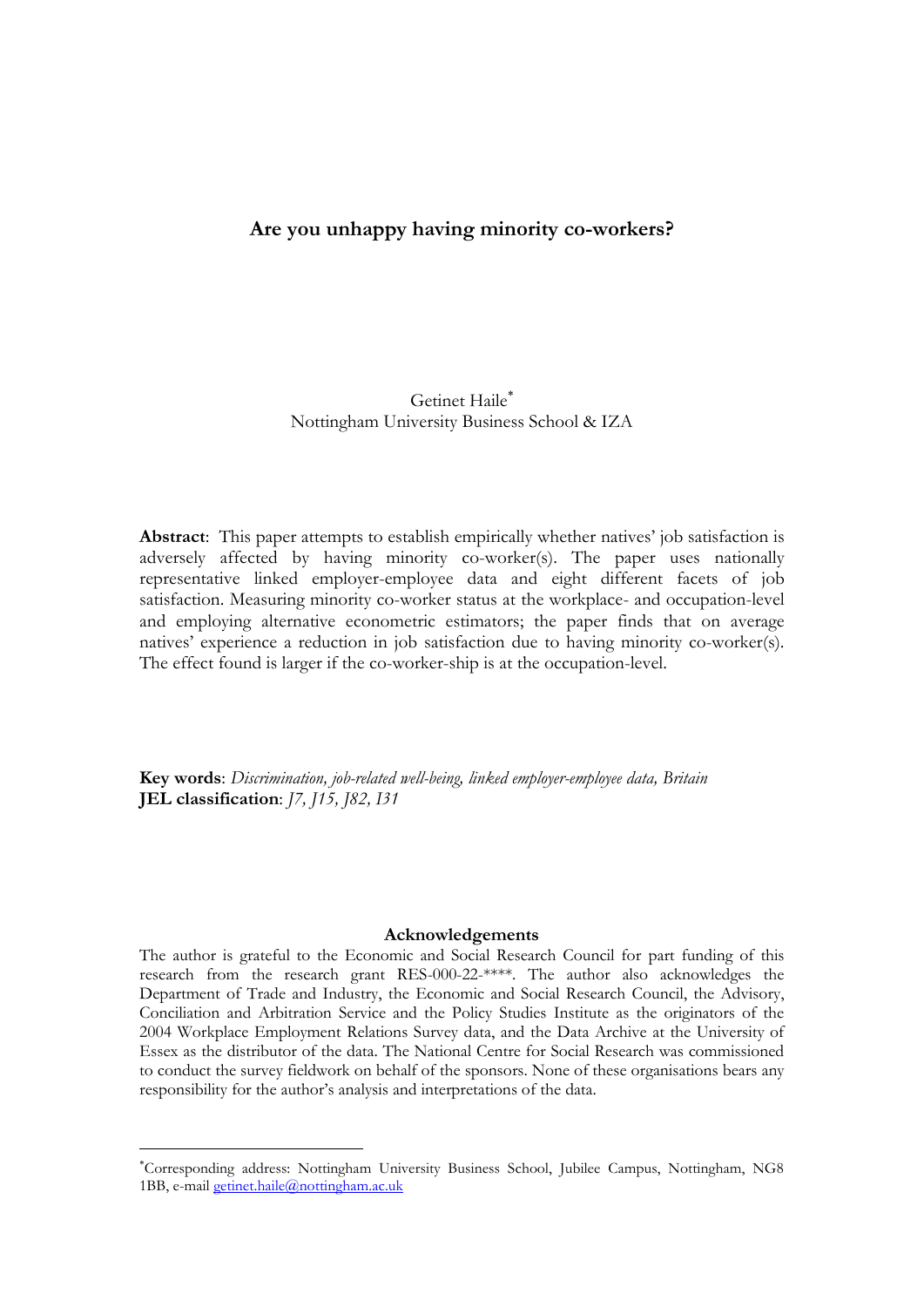#### **1. Introduction**

This paper investigates whether having minority co-worker(s) has some implications for the job satisfaction of natives (whites). There are several reasons why such a study may be essential. *First*, there is a large body of evidence on ethnic discrimination in Britain (for example, Clark and Drinkwater 2007, Frijters *et al*. 2006, Blackaby *et al*. 2005, Shields and Price 2002) despite legislations aimed at curbing discrimination on the basis of race/ethnicity that have been in place for over halfcentury. i *Second*, there is evidence that the proportion of minorities in the labour market and workplaces in Britain has steadily increased through successive inflows of migrants after World War II and due to globalisation in more recent decades (Clark and Drinkwater 2007, Strategy Unit 2003). This increase in the proportion of minorities may contribute to a reduction in the job satisfaction of natives, if minorities were to be viewed as threats; and ethnic discrimination may be a manifestation of this. *Third*, studies on ethnic minority workers focus on employment disadvantages in the form of ethnic penalty in employment and earnings for the most part. Aside from Frijters *et al*. (2006), there is hardly any evidence relating to whether workplace ethnic composition in Britain has any bearing on the job satisfaction of employees in general and natives in particular. It is vital that research fills this gap to help inform the design of appropriate measures aimed at addressing adverse consequences that may be linked to workplace ethnic composition.

The paper has several strengths. *First*, it uses the WERS2004 data, a nationally representative linked employer-employee data. The data have large number of demographically varied workplaces located across Britain and offer the scope for studying whether workplace ethnic composition has any bearing on the job satisfaction of natives. The linked data also have comprehensive information on employees and their workplaces, including information on local areas of the workplaces, which permit controlling for a wide range of influences. *Secondly*, the data have eight different facets of job-related satisfaction. This enables investigating links between workplace ethnic composition and aspects of job satisfaction hither to unexplored. *Third*, the paper deploys alternative markers of minority co-worker status, which are defined both at the workplace- and occupation-level based on responses of both employers and employees. *Fourth*, the paper also employs alternative empirical approaches. The use of alternative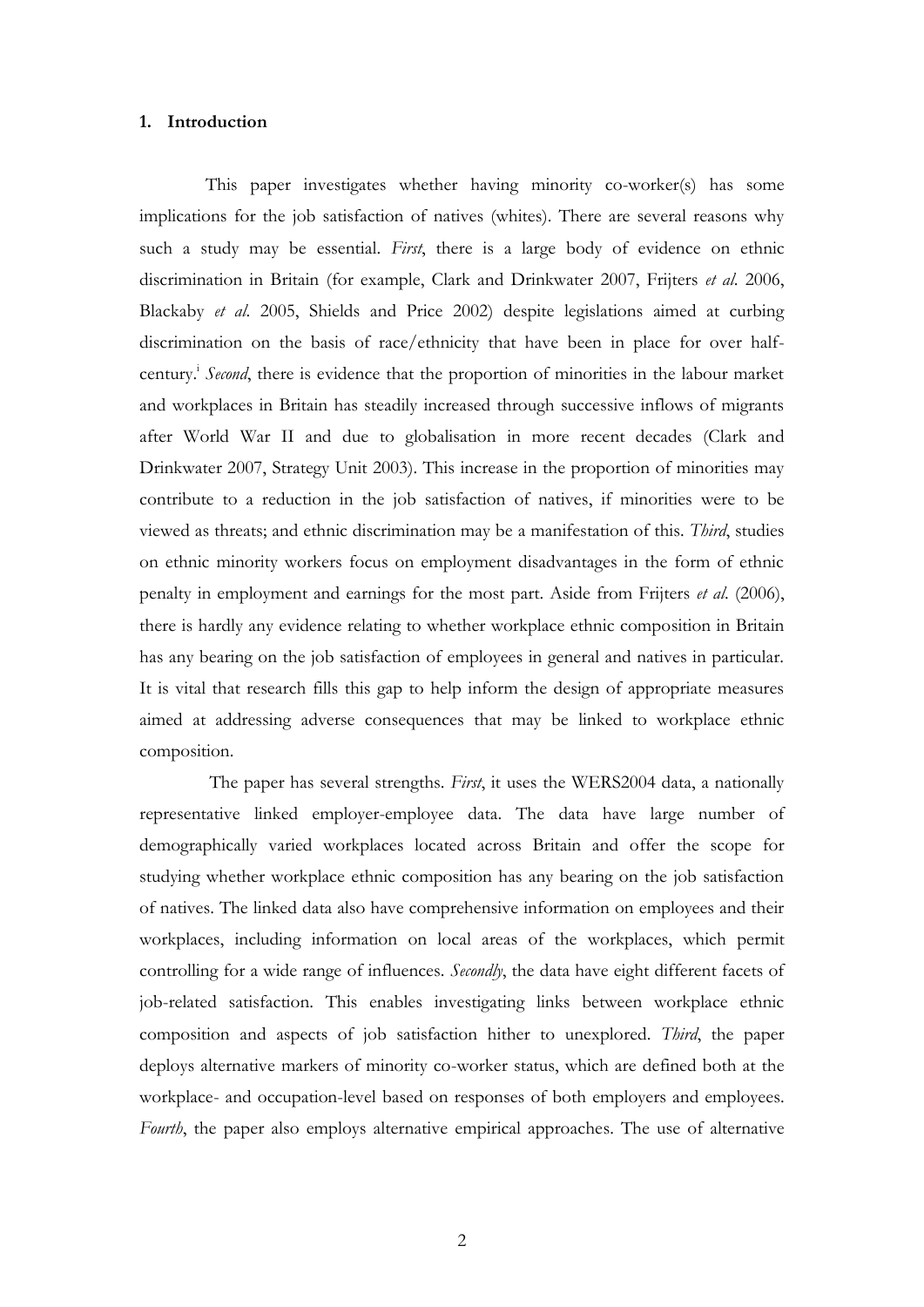markers of minority status and alternative empirical strategies are likely to help establish the robustness of the link between job satisfaction and having minority co-worker(s).

# **2. Related literature**

The proportion of ethnic minorities has been increasing in Britain.<sup>ii</sup> Notwithstanding the evidence on ethnic penalty in labour market outcomes, a corresponding increase in the proportion of minorities in workplaces is to be expected. Despite this, there is a dearth of empirical evidence on the relationship between ethnic composition and job satisfaction at the workplace-level in particular. Job satisfaction is an integral part of overall well-being; given (*i*) the amount of time spent at work by most (full-time employed) people and (*ii*) the central role that employment plays in the life of most people (Warr 1999). As such, establishing whether there is a link between workplace ethnic composition and employee job satisfaction will be informative from the viewpoint of addressing issues of employee well-being. Crucially, there could be circumstances under which adverse consequences of workplace ethnic composition on job-related well-being could be positive.<sup>iii</sup>

The limited existing evidence points to widespread labour market discrimination on the grounds of race and/or ethnicity in Britain despite legislations meant to overcome them, which lasted for over half-century. Berthoud and Blekesaune (2007) use data from the General Household Survey covering the period 1974 to 2003 and report about the employment penalty faced by ethnic minorities. They note a general decline in employment disadvantage for ethnic minorities since the mid-1990s; but with considerable variation among different ethnic minority groups, some faring considerably worse. Clark and Drinkwater (2007) also come to a similar conclusion of a general improvement in employment outcomes for ethnic minorities between on the basis of Census microdata from 1991 and 2001; but warn that "it would be extremely misleading to suggest that such progress has eliminated ethnic minority employment disadvantage" (p. 45).

Shields and Price (2002) use data from a 1994 large-scale survey of British NHS nurses to investigate perceived racial harassment at the workplace and its impact on ethnic minority nurses' job satisfaction and quitting behaviour. They note that nearly 40% and more than 64% of ethnic minority nurses report experiencing racial harassment from work colleagues and patients, respectively. The study finds the adverse experience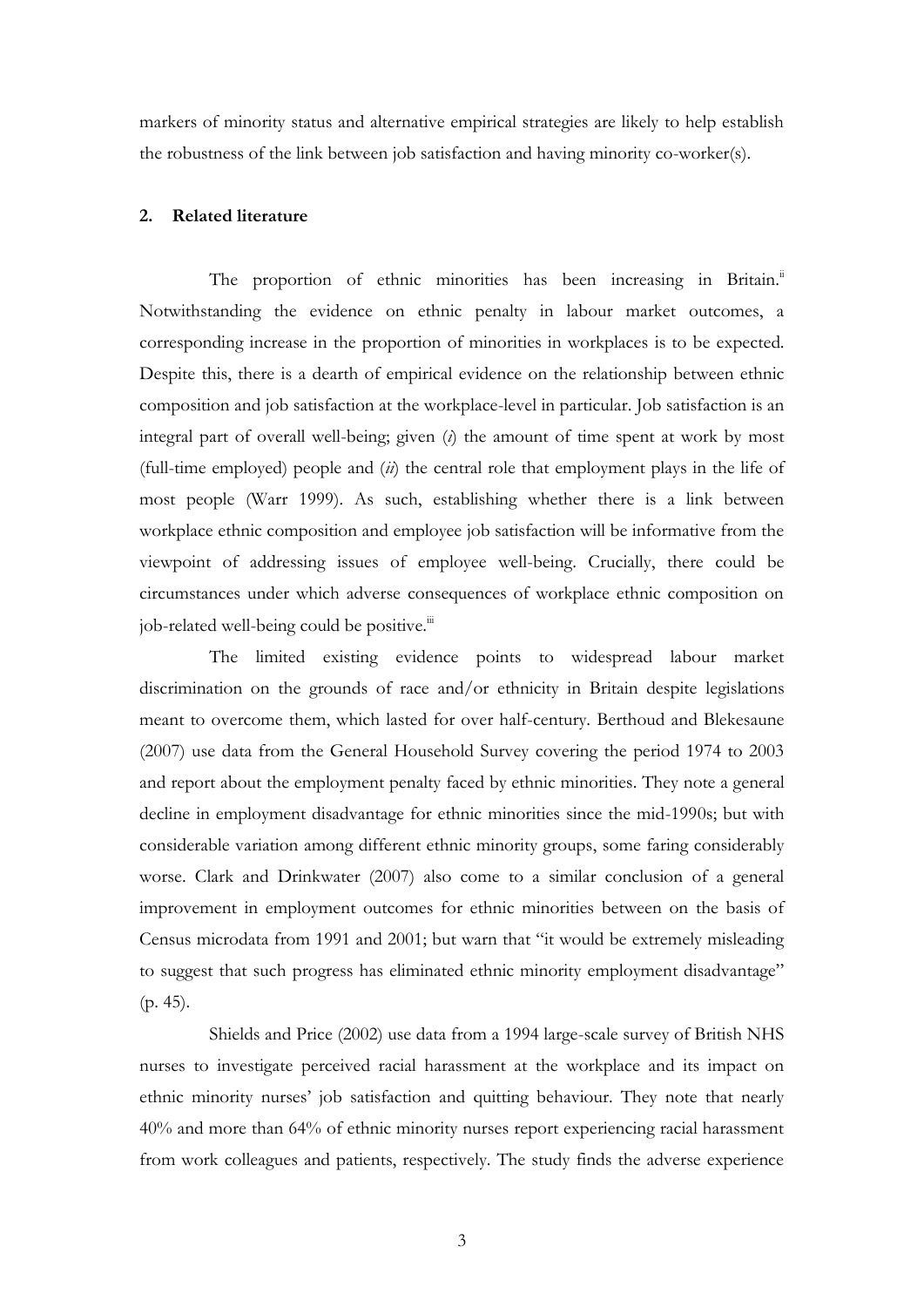of minority nurses having detrimental effect on their job satisfaction, resulting in increased probability of quitting the NHS. Pudney and Shields (2000) also use the same data on NHS nurses to establish the extent of gender and race disadvantage in the promotion process of NHS nurses and implied earnings penalty. Although they caution about attributing 100 per cent of the implied earnings differential to labour market discrimination, they report "there is also a clear evidence of an advantage for white over black or Asian nurses, implying a life-time earnings loss for black and Asian nurses of between  $\text{\emph{f}}26,000$  and  $\text{\emph{f}}35,000$  for females and between  $\text{\emph{f}}30,000$  and  $\text{\emph{f}}38,000$  for males" (p. 824).

Blackaby *et al*. (2005) use data from the UK Labour Force Survey over the period 1993 to 2000 to compare employment and earnings outcomes between male British-born ethnic minorities and their white counterparts. They find substantial earnings and employment gaps between the two groups, which led them to conclude that British-born ethnic minorities fare little better than their immigrant parents. By focusing on British born ethnic minorities, the study is able to rule out non-ethnic factors identified in the literature as explaining gaps in labour market outcomes between whites and minorities such as language (Leslie and Lindley 2001), schooling (Blackaby *et al*. 2002) and customs and network (Frijters *et al*. 2003). Blackaby *et al*. (2005) do not rule out the role segregation among some ethnic (and religious) communities might have played in explaining ethnic penalty in labour market outcomes. Nevertheless, the finding that British-born ethnic minorities fare poorly weakens assertions made elsewhere concerning improvements in disadvantages ethnic minorities, including foreign born ones, face.

Frijters *et al*. (2006) investigate the link between workplace ethnic composition and job satisfaction using the 1998 linked employer-employee data (WERS1998). They develop two testable hypotheses, which are both based on 'employee taste for discrimination' explanation, viz., (a) whether white workers experience lower job satisfaction the higher the proportion of ethnic minorities in workplaces and (b) whether white workers need to be compensated for by higher wages for having ethnic coworkers. They find "clear evidence" in support of the two hypotheses they developed. Specifically, that job satisfaction is significantly lower for whites in workplaces with a higher density of ethnic minority workers and that white male workers require a 12% wage premium to compensate them for having ethnic minority co-workers.

Frijters *et al*. (2006) is the only workplace based study investigating the link between workplace ethnic composition and job satisfaction. This paper aims to build on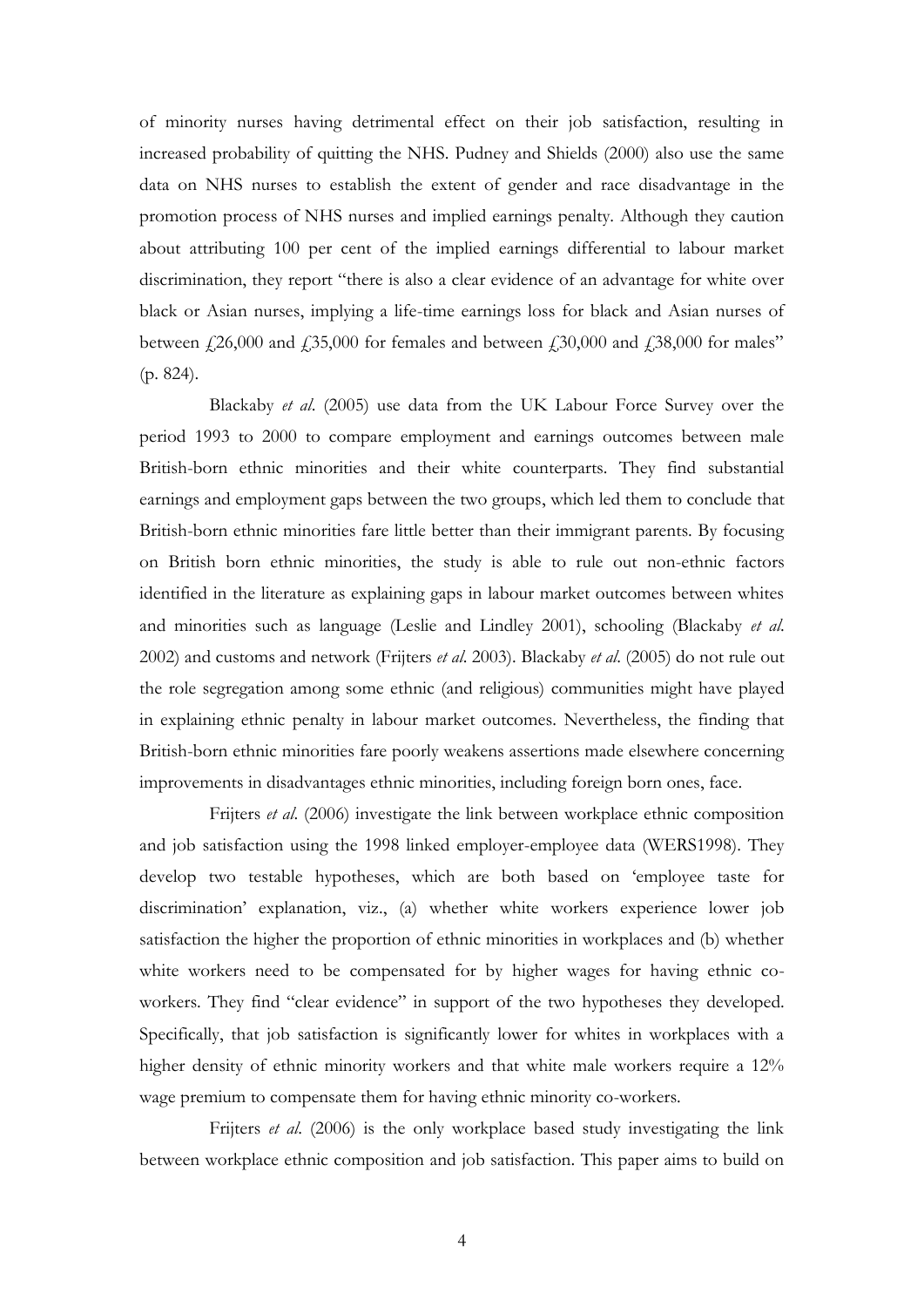their study using the WERS2004 WERS data. In contrast to the WERS1998 data, which covered workplaces with 10 or more employees, WERS2004 monitored workplaces with 5 or more employees. Moreover, WERS2004 also has 8 different facets of job satisfaction, as opposed to the 4 facets monitored in WERS1998; and also renders a much larger (more than double) estimation sample than WERS1998. More importantly, the innovative estimation approach adopted in this paper compares levels of reported job satisfaction between whites working with and without ethnic minorities. Alternative markers of minority status have also been deployed in this paper based on whether information on minority status is provided by the employer or the employee; and whether minority status is defined at the workplace- or occupation-level. The rich approach adopted in this paper is likely to enhance our understanding of the link between workplace ethnic composition and job satisfaction.

#### **3. Data and variables**

### 3.1 Overview of the Data

The data used in this paper come from the 2004 British Workplace Employment Relations Survey (WERS2004), the most authoritative source of information on employment relations in Great Britain. It offers linked employeremployee data representative of all workplaces with five or more employees (Kersley *et al*. 2006). The survey covers a whole host of issues relating to both employers and employees, allowing us to control for a range of individual- and workplace-level characteristics.

#### 3.2 Definition of variables

# *3.2.1. Outcome variables*

The WERS2004 survey solicited employees' response on eight different facets of satisfaction, which are all related to aspects of their employment. The survey asked employees to rate – on a five-point scale from 'very satisfied' to 'very dissatisfied' – "how satisfied are you with the following aspects of your job": (*i*) the sense of achievement they get from their work; (*ii*) the scope for using their own initiative; (*iii*) the amount of influence they have over their job; (*iv*) the training they receive; (*v*) the amount of pay they receive; (*vi*) their job security; (*vii*) the work itself and (*viii*) their involvement in decision making. Reported levels of satisfaction on each of these facets with 5-point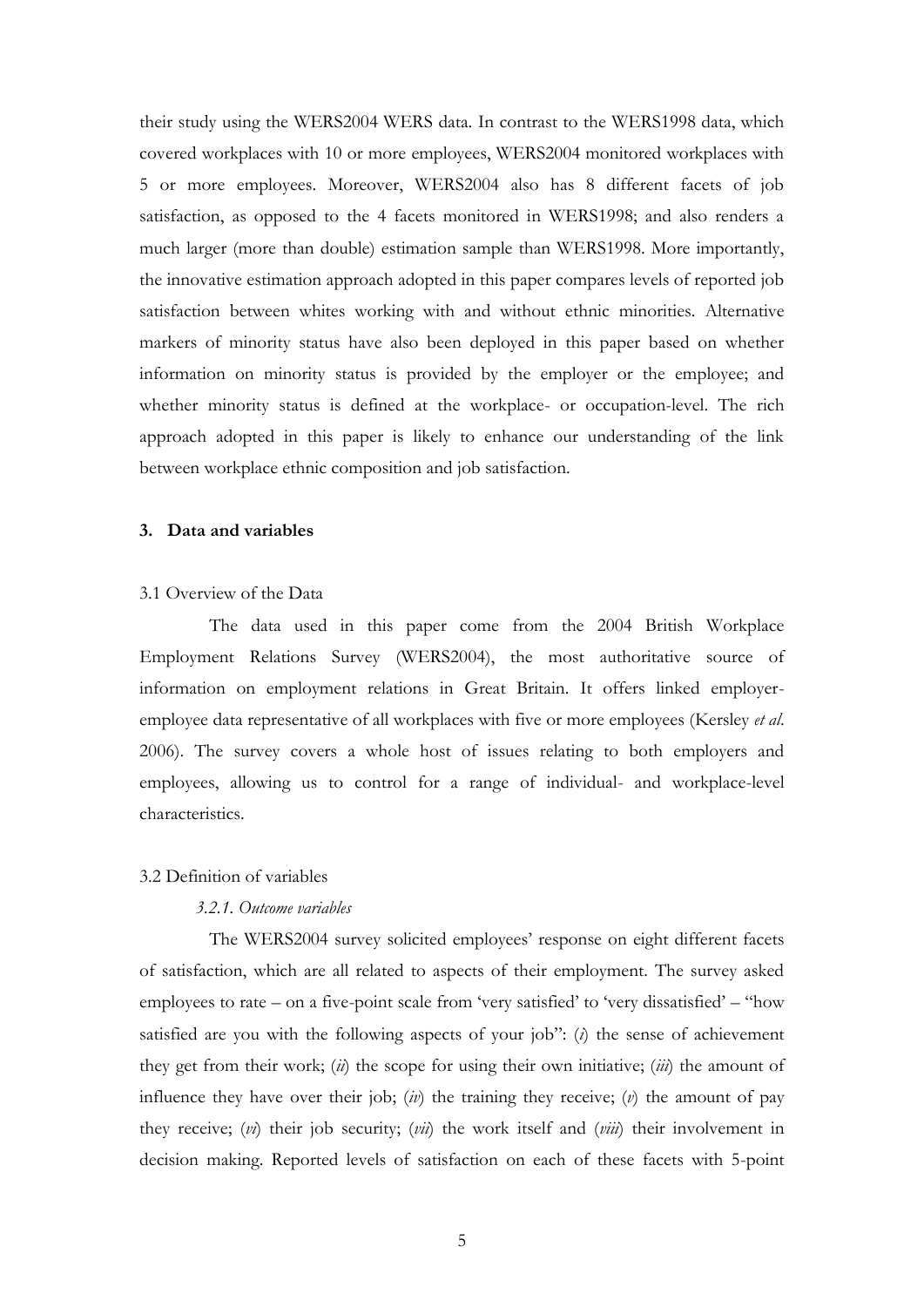scores have then been recoded into (-2, 2) scales, where '-2' is ''very dissatisfied'' and '2' is ''very satisfied'', before a single summative measure of job satisfaction is generated. As can be seen from the descriptive statistics in Table A1 in the Appendix, the summative job satisfaction outcome measure runs from (-16, 16).

### *3.2.2. Markers of ethnic status and other control variables*

The paper uses three different markers of minority status. The first marker is a dummy variable '*minority employed*', which is based on the employer response to the question "Of those currently employed here, how many...are from a non-white ethnic group?" The dummy assumes a value 1 if at least one minority is reported to be employed at the workplace and 0 otherwise. Thus, all white employees in workplaces where at least one minority is employed have a value 1 for the first minority marker variable. The second and third markers are both based on employees' response to the question "To which of these (ethnic) groups do you consider you belong?" Accordingly, if at least one employee in a workplace responded to be from a non-white ethnic background, all white employees in the workplace assume a value 1 for the dummy variable '*minority co-worker, workplace*' and 0 otherwise. The third marker is a dummy '*minority co-worker, occupation*', which assumes a value 1 for all white employees in a particular occupation if there is at least one co-worker in the occupation group is from a non-white ethnic background.

A number of other variables relating to employee and employer characteristics that include demographic, human capital, job, industry and geographic areas have been controlled for in the empirical analysis undertaken. Some of these variables such as the 'proportion of female employees in the workplace' and 'unemployment-to-vacancy ratio', which is defined on the basis of Travel to Work Area (TTWA) unemployment and vacancy rates, can also be considered to proxy job quality. In part due to gender discrimination, women tend to settle for relatively lower quality jobs vis-à-vis men. Given this, the proportion of women in a workplace can be used as a proxy for job quality. Table A2 in the Appendix reports descriptive statistics on all the control variables, including the three markers of workplace and co-worker minority status described above, which have been used in the regression analysis conducted.

#### **4. Empirical strategy**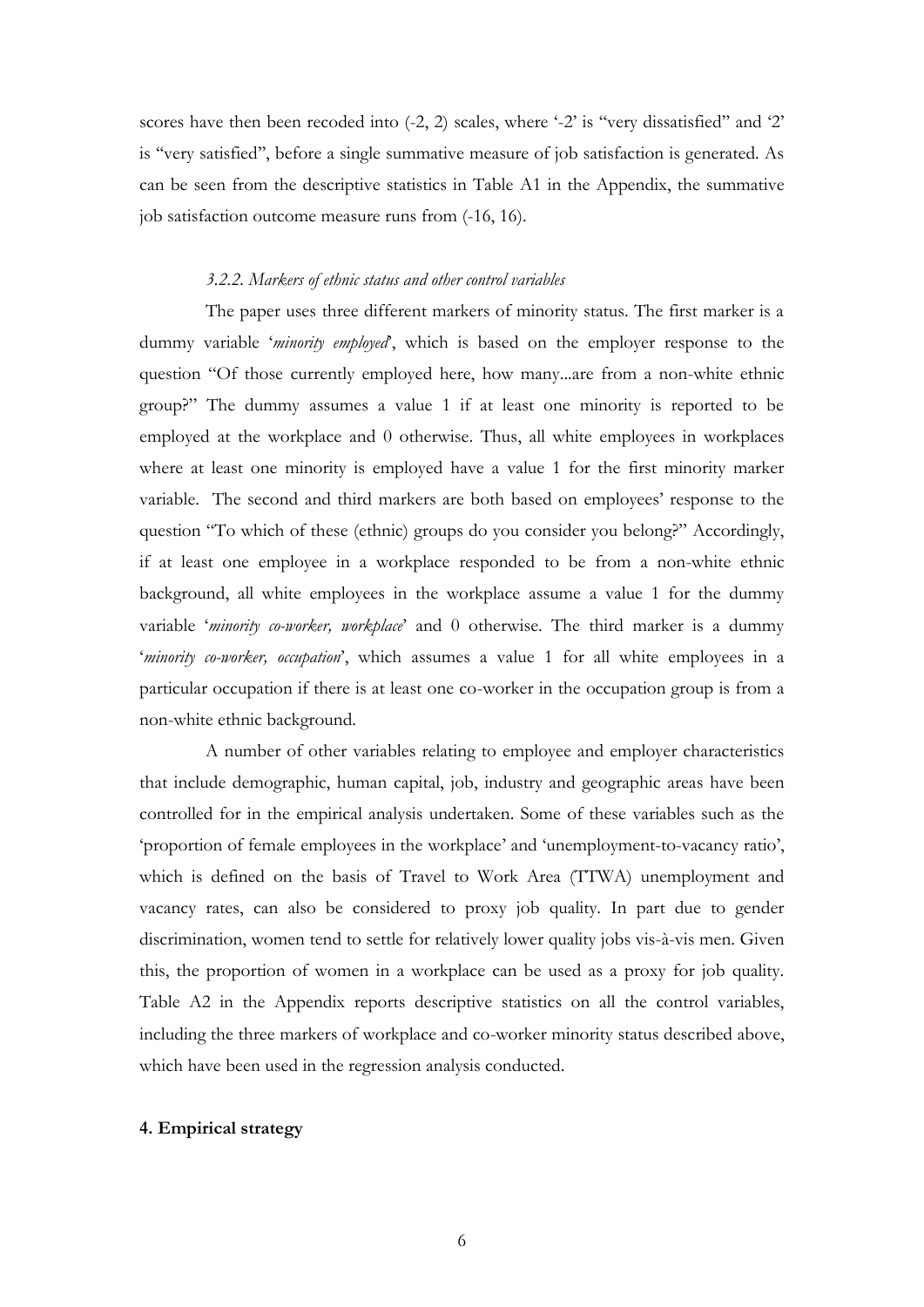The empirical strategy adopted in this paper is informed by theories of employee discrimination. The relevant explanations of interest are those that relate discrimination to either preference (Becker 1957; Arrow 1972, 1973; Phelps 1972) or information (Aigner and Cain 1977).<sup>iv</sup>Akerlof and Kranton (2000) formalized the earlier "taste" based discrimination explanations by incorporating identity into a model of behaviour and showing how identity influences economic outcomes. Their formulation is based on social identity theory that posits that an individual's social identity depends on all of the identifications the person uses in construing her/his views of the self.<sup>v</sup> According to these explanations, a person experiences anxiety when the person's internalised rules of personality (or identity) are violated somehow. Alesina and La Ferrara (2000, 2005) also note how diversity may affect economic choices by directly entering individual behaviour/preferences. Their formalization of the social identity theory based on group participation predicts that individual utility from joining a group depends positively on the share of group members of one's own type and negatively on the share of different types.

Based on Becker (1957) and Akerlof & Kranton (2000), and building on Ragan and Tremblay (1988), this paper formulates a simple theoretical framework to study how natives' satisfaction may be influenced by the presence of minority co-workers:

> *Assumption 1*: There are two groups of white workers: those with minority co-workers (*M*) and those without (*N*).

> *Assumption 2*: White workers have a 'taste' for discrimination against minorities, whom they may regard as a threat.

> *Assumption 3*: The influence of minority co-workers on whites' satisfaction does not vary with the level of the former.

The following simple prediction may follow, which forms the basis for the empirical analysis undertaken that;

(1)  $JS_{M} = (1 - d * i)JS_{N}$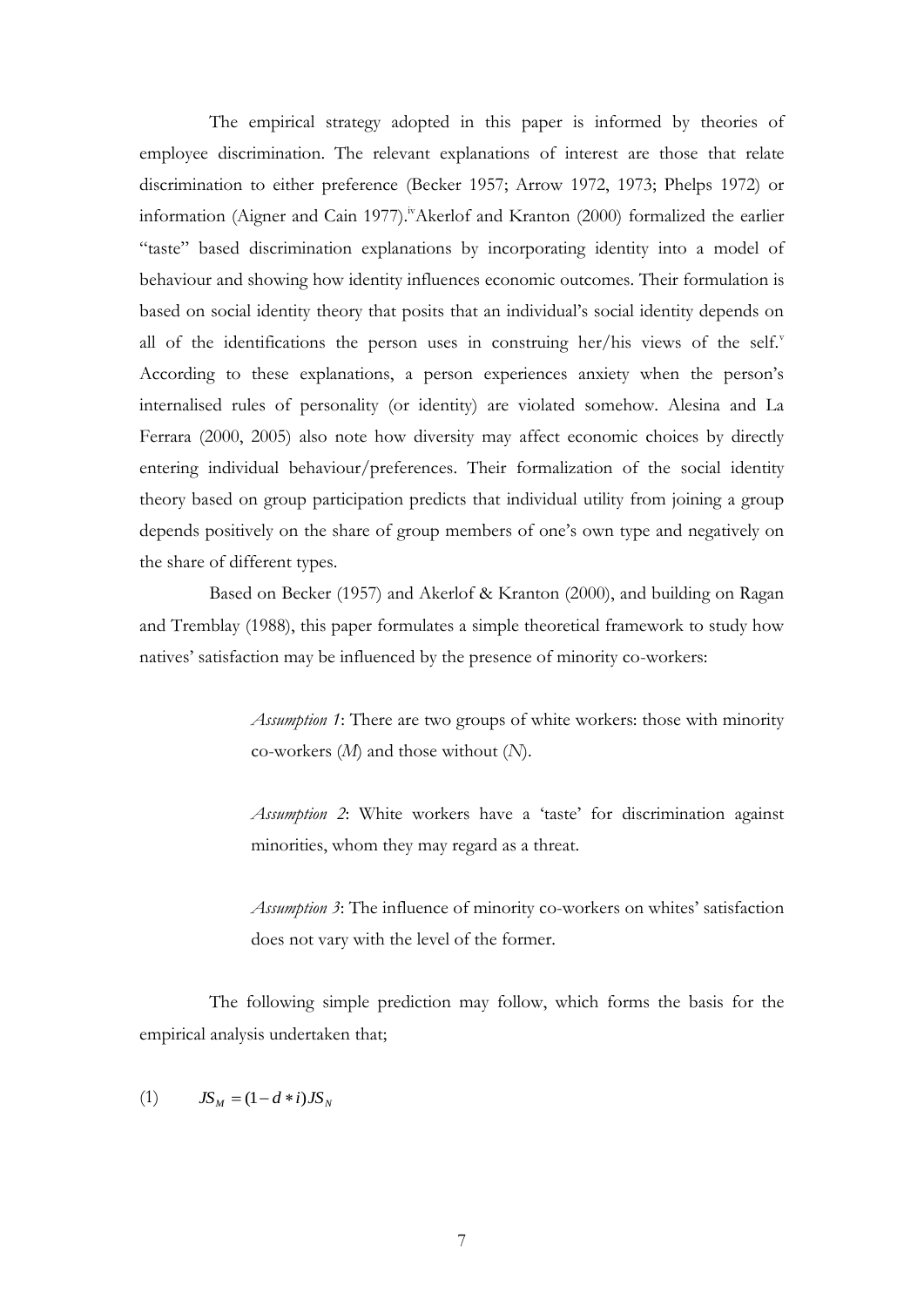where *JS* stands for reported job satisfaction;  $0 < d < 1$  and  $i = 1$  if there is at least one minority co-worker at the workplace and 0 otherwise. Based on the simple relationship in equation (1), the following testable hypotheses can be developed:

*Hypothesis 1*: whites' satisfaction is negatively affected by the presence of minority co-workers.

This hypothesis will be tested on the basis of the estimated coefficient of the minority co-worker marker defined at the workplace- and occupation-levels.

> *Hypothesis 2*: the link between whites' satisfaction and the presence of minority co-worker(s) is stronger the greater the proximity between the two.

This hypothesis will be tested on the basis of whether the estimated coefficient on the minority status marker is stronger at the workplace- or occupation-level, as defined on the basis of employees' response.

The paper assumes employees' reported job satisfaction proxies the level of utility they derive from their job, which can be specified as:

(2) 
$$
U_{ij} = f(g_j, ee_{ij}, er_j), i = 1,..., I
$$
 and  $j = 1,..., J$ 

where *i* and *j* index employees and workplaces, respectively; *g* represents the minority status of the workplace and/or occupation, *ee* stands for a vector of employee's demographic, human capital and job related characteristics that includes levels of pay, and *er* stands for a vector of workplace characteristics that include geographic location. The corresponding empirical model estimated has the general format given in equation (3) below.

(3) 
$$
JS_{ij} = ee_{ij}' \beta_{ee} + er_j' \beta_{er} + \delta g_j + u_j + \varepsilon_{ij}, \quad i = 1,...,I \text{ and } j = 1,...,J
$$

where *JS* represents employees' reported job satisfaction that represent underlying continuous latent measures of wellbeing,  $JS_{ij}^*$ ,  $u_j$  represents unmeasured workplace heterogeneity, and  $\varepsilon_{ij}$  is the idiosyncratic error term.<sup>vi</sup>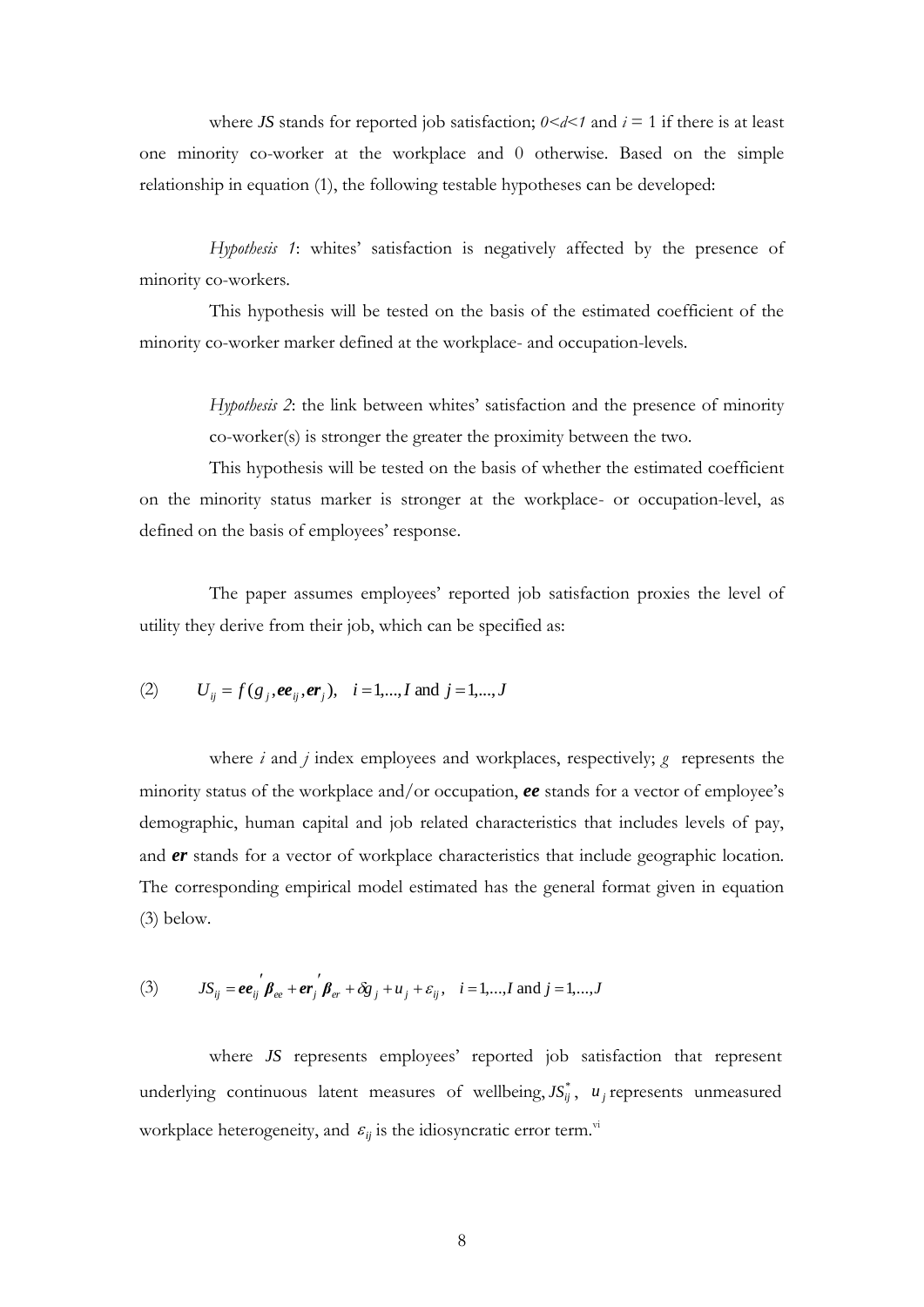A simple comparison of the job satisfaction of natives with and without minority co-worker(s) may be misleading, if there is employee and/or employer sorting. To the extent that at least one of the employer and employee characteristics of native employees is correlated with the error, estimates obtained from equation (3) can be biased and inconsistent. However, this paper exploits the rich linked data to control for employee- and employer-level influences 'exhaustively', as well as accounting for unmeasured workplace heterogeneity, thereby minimising potential endogeneity problem. Moreover, the paper also implements a matching estimator (Rosenbaum and Rubin 1983), which balances on a broad range of employee and employer characteristics.<sup>vii</sup> If one assumes observationally 'similar' employees to be sharing similar unobserved characteristics, the non-parametric matching estimator described below may render a preferred estimator.

Suppose that  $JS<sup>1</sup>$  and  $JS<sup>0</sup>$  represent the job satisfaction outcomes of whites with and without minority co-worker(s), respectively. Defining 'treatment' as white workers having at least one minority co-worker(s) (D=1) either at the workplace- or at the occupation-level as opposed to not having one  $(D=0)$ , the causal effect of having a minority co-worker on whites' job satisfaction can be retrieved by matching whites with minority co-workers to 'similar' whites with no minority co-worker(s) to obtain the *average treatment effect on the treated* (ATT). The Conditional Independence Assumption (CIA) can be invoked to generate the counterfactual job satisfaction outcome of being in a workplace with no minority co-worker using the method of matching as:

(4) 
$$
E(JS^0 | D=1, P(X)) = E(JS^0 | D=0, P(X))
$$

where *P*(.) denote the probability scores of being white employee in a workplace or occupation with a minority co-worker, which are estimated on a rich set of employee and employer characteristics, *X*. Matching allows constructing the comparison group of whites in workplaces with no minority who resemble whites in workplaces with at least one minority co-worker(s). Under CIA, the average job satisfaction effect of being in a 'minority' workplace on whites (ATT) can be retrieved as:

(5) 
$$
\frac{1}{N^{1}}\sum_{i^{1}\in\{D=1\}}\left((JS^{1})_{i^{1}}-\sum_{i^{0}\in\{D=0\}}w_{i^{1}i^{0}}(JS^{0})_{i^{0}}\right)
$$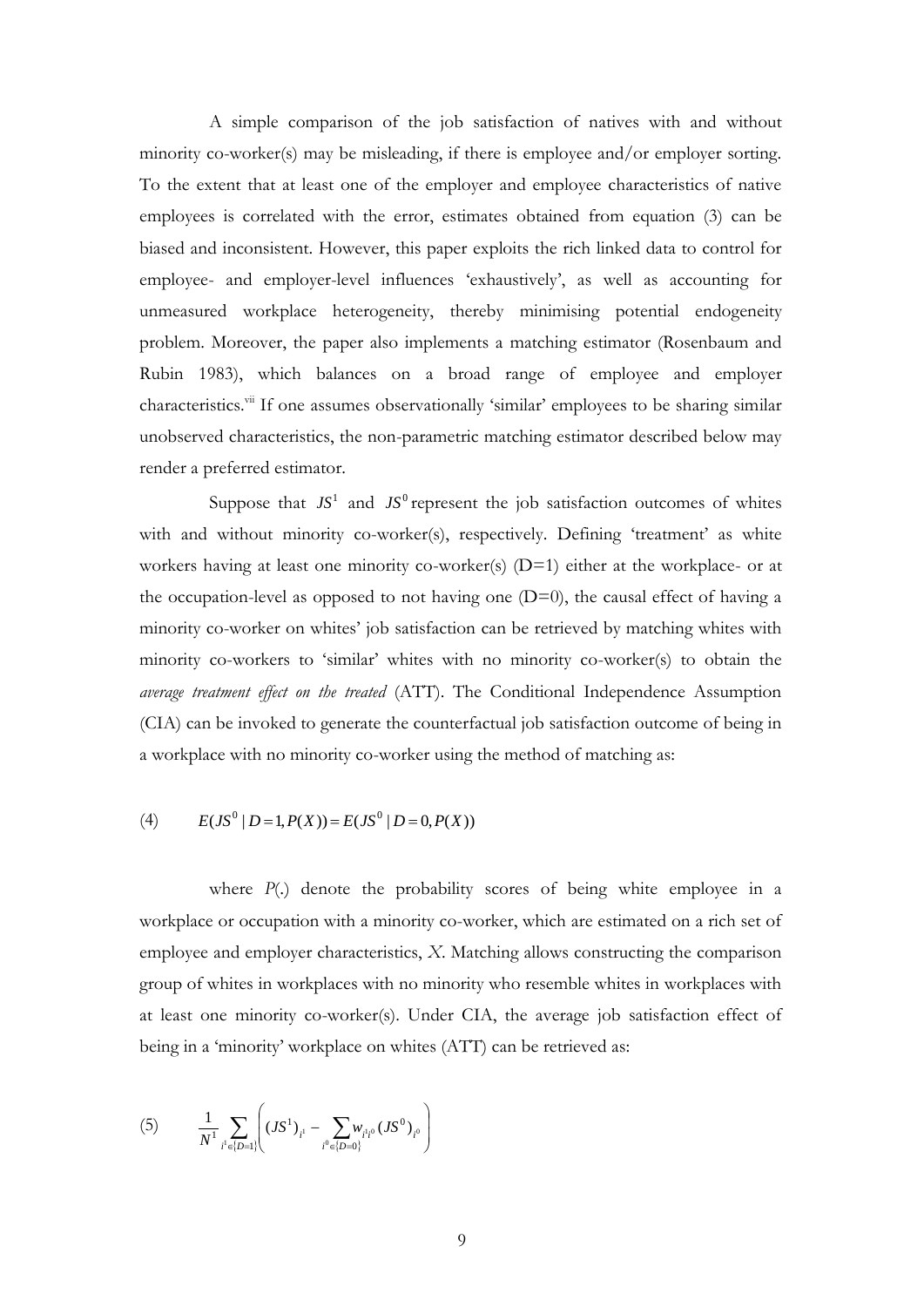where  $(JS^1)_{,1}$  $JS^1$ <sub>i</sub> is the job satisfaction of the *i*<sup>1</sup>th white employee in 'minority workplaces'  $(i^1 \in [D=1]); (JS^0)_{,0}$  $JS^0$ <sub> $i$ </sub> is the job satisfaction outcome of the *i*<sup>0</sup>th white employee in workplaces with no minority  $(i^0 \in [D=0])$ ;  $W_{i^1i^0}$  is the weight of employees from workplaces with no minority  $\sum_{v \in \{D=0\}} w_v$  $=$  $\sum_{0 \in \{D=0\}} w_{i^1 i^0} = 1$  $\sum_{i^0 \in \{D=0\}} w_{i^1 i^0} = 1$  and  $N^1$  is the number of white workers in 'minority workplaces'  $i^1$ . The counterfactual outcome is estimated using the weight function  $W_{i^1i^0}$  in the sample of employees in workplaces with no minority,  $i^0$ , relative to the predicted propensity score  $P(X)$  of each 'treated' white employee  $i^!$ .

The matching method used in this paper is gaussian kernel matching with common support. It is implemented on propensity scores estimated using probit models that estimate the probability of being a white employee in a workplace with minority workers (i.e. with minority co-workers). Thus, employees from workplaces with no minority (the 'control' group) get weights according to their distance from whites in 'minority workplaces' (the 'treated' group) based on estimated propensity scores.<sup>viii</sup>

# **5. Empirical results and discussion**

Results from the empirical analyses are reported in Tables 1 to 3 below. Table 1 reports initial regression results from estimation of the job satisfaction equation as specified in equation (3) on the full sample and minority status based sub-groups. The discussion focuses on the key variables of interest, which are the minority status indicator variables described in Section 3. Findings reported in Table 1 relate to the 'minority employed' marker. Controlling for a range of employee and employer characteristics that include measures of job quality, the estimated coefficient on the minority dummy is found to be negative and statistically significant, suggesting a reduction in job satisfaction in workplaces where there are ethnic minority workers.

## 'TABLE 1 here'

The coefficient in column (1) indicates a decline in job satisfaction of about 0.05 standard deviations for a one standard deviation increase in the employment of ethnic minorities. Sub-group based analyses reveal that the negative link found is almost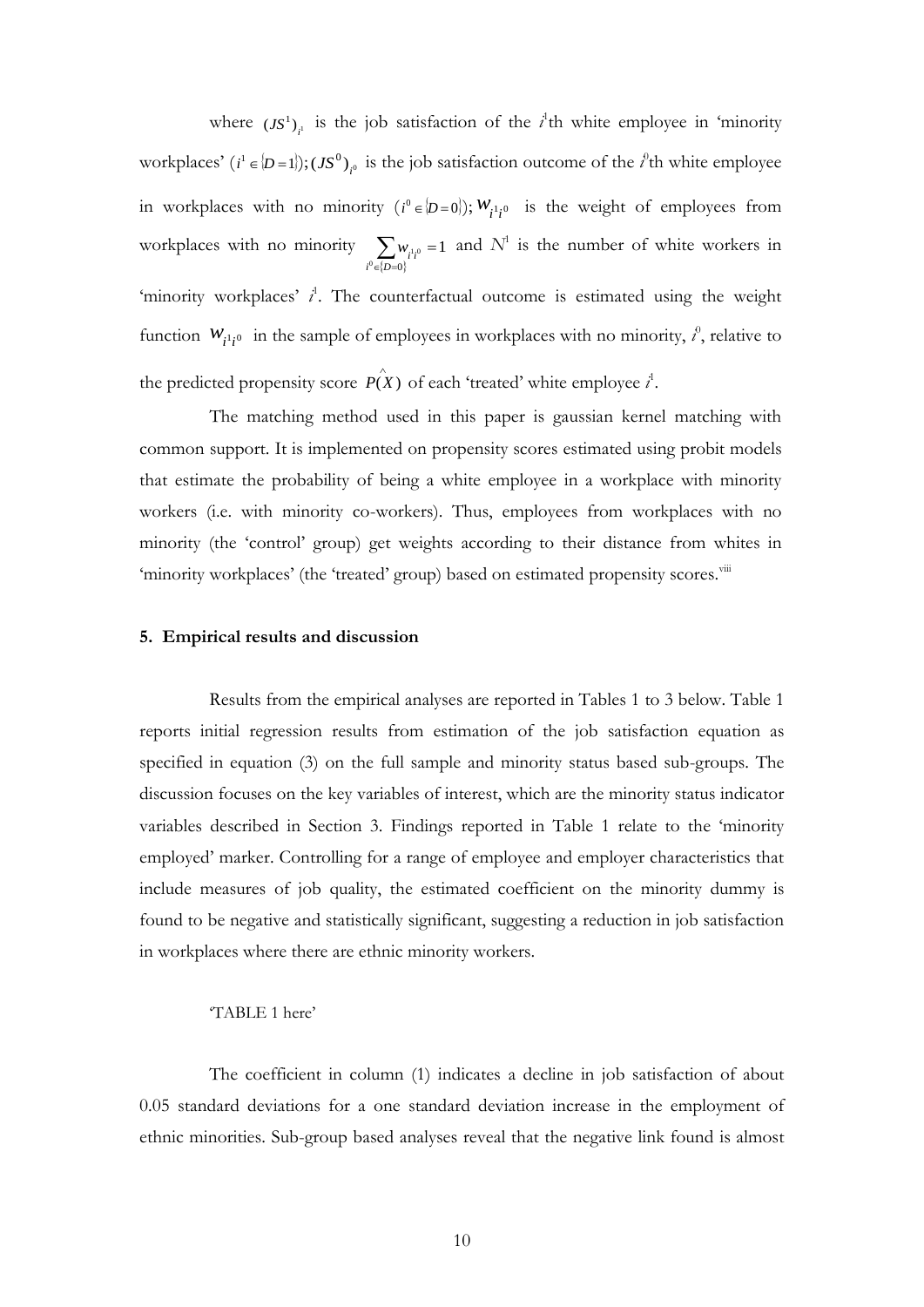exclusive to the white sub-group. However, the coefficient estimates for the white and minority sub-groups are not statistically different from each other.

Table 2 reports empirical findings based on the white sub-sample only and using all three markers of minority status. Column (1) reports results relating to the employer response based 'minority employed' marker, which are the same as those reported in column (2) of Table 1. Columns (2) and (3) report empirical results relating to the workplace- and occupation-level minority co-worker(s) indicators, which are both generated from employees' own responses as detailed in Section 3.

# 'TABLE 2 here'

The coefficient estimates on the workplace- and occupation-level minority coworker status markers both suggest that having ethnic minority co-worker(s) has a negative and statistically significant effect on the job satisfaction of whites. The estimated effects both indicate that there is a decline in the job satisfaction of whites with minority co-workers of about 0.03 standard deviations for a one standard deviation increase in the employment of ethnic minorities at the workplace- or occupation-level. These findings lend support to the first hypothesis developed in Section 4. It is worth noting that the findings reported in Table 2 control for job quality measures that include 'proportion of women employees' at the workplace and 'unemployment-to-vacancy ratio' defined on the basis of Travel to Work Area (TTWA) unemployment and vacancy rates.

Table 3 reports empirical findings from the alternative kernel based matching estimators. As detailed in the preceding Section, the matching estimator compares average job satisfaction outcomes of whites who work with ethnic minorities with that of 'comparable' whites who do not have minority co-worker(s). The matching approach reduces model dependence; and given the rich set of employee and employer characteristics the balancing has been performed on, the non-parametric matching based estimators may be preferred estimators.<sup>ix</sup>

# 'TABLE 3 here'

As can be seen from Table 3, the estimated coefficients from the matching estimators involving the three ethnic minority markers once again reveal that the job satisfaction of whites with minority co-workers is adversely affected by ethnic minority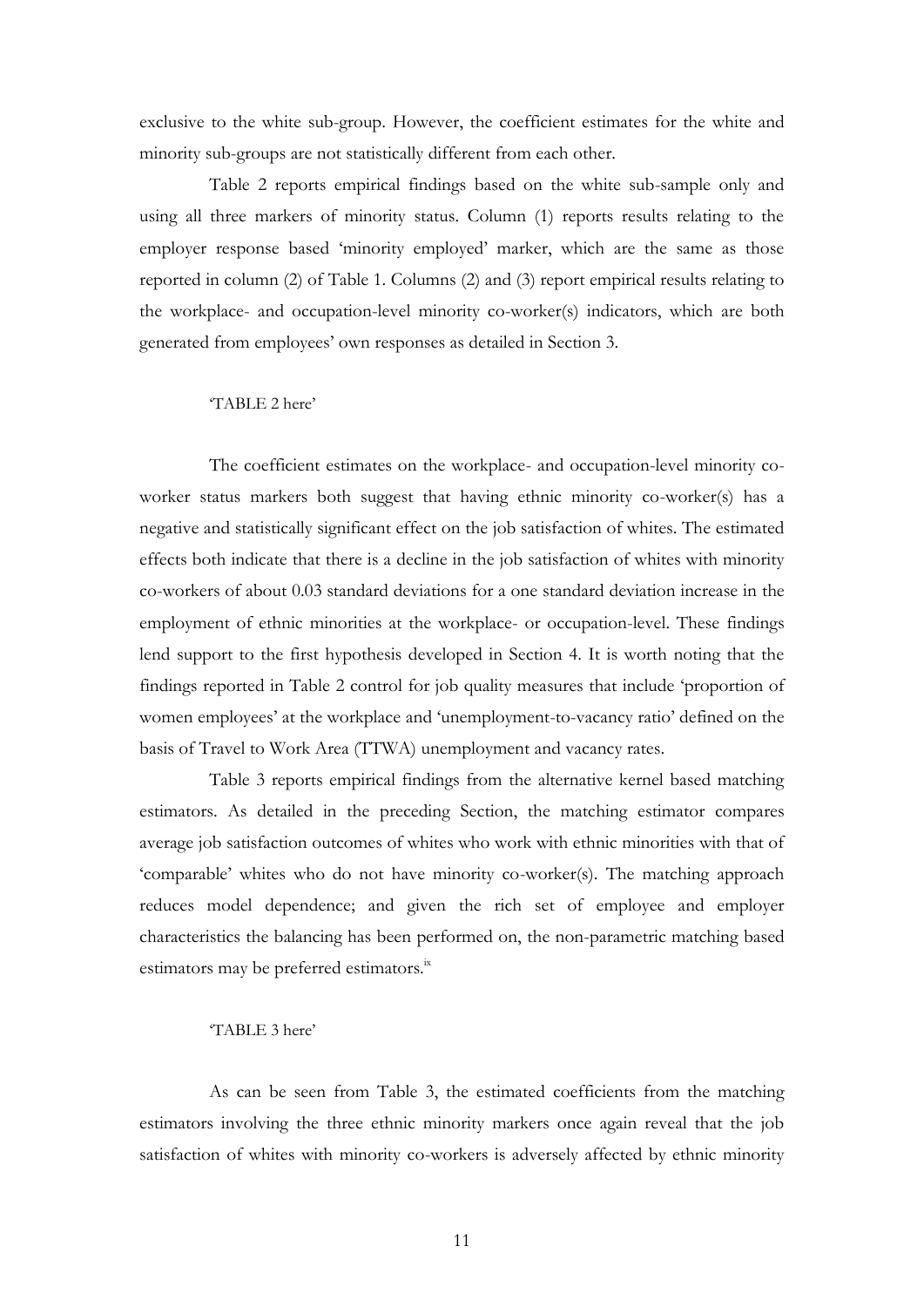co-workers. This once again confirms the support provided to the first hypothesis as discussed earlier. Comparing the employee response based 'minority co-worker, workplace' and 'minority co-worker, occupation' markers reveals that the negative effect is stronger for the occupation-level marker.<sup>x</sup> This suggests that, on average, having ethnic minority co-worker(s) in one's occupation reduces job satisfaction a lot more than having such co-worker(s) at the workplace-level. Thus, it may be that, on average, the greater the proximity between natives and minority employees, the higher the reduction in the job satisfaction of natives. This finding is in line with the explanation of 'employee discrimination' and lends support to the second hypothesis developed in Section 4.

Turning to the other control variables in the model, the estimation results reported in Table 2 reveal two points worth noting. First, the coefficient estimates from the three specifications are robust to the type of minority marker deployed. In other words, whether the minority status is based on the employer or the employee response; or whether minority co-worker is defined at the workplace or occupation level does not affect the estimated coefficients on the other controls. Secondly, the results are very much in line with findings elsewhere in the literature. To mention just a few of these findings: older workers, women, the married and those with lower levels of educational attainment are found to be more satisfied vis-à-vis their respective counterparts while, on the other hand, those who have dependents, those with disability and those that are members of a trade union are found to have lower levels of satisfaction.

#### **6. Summary and Conclusion**

This paper attempted to establish empirically whether there is a link between co-worker minority status and natives' job satisfaction. It developed two testable hypotheses relating to the key question it attempted to answer, which have been developed on the basis of existing theoretical and empirical literature. The paper used the WERS2004 linked employer-employee data and alternative estimation strategy to establish the link between natives' job satisfaction and the presence of ethnic minority co-worker(s).

Three different measures of minority co-worker(s) status have been deployed, which are defined at the workplace- and occupation-level and based on both employer and employee responses. These measures are thought to capture varying degree of proximity between natives and minorities within the workplace setting. The results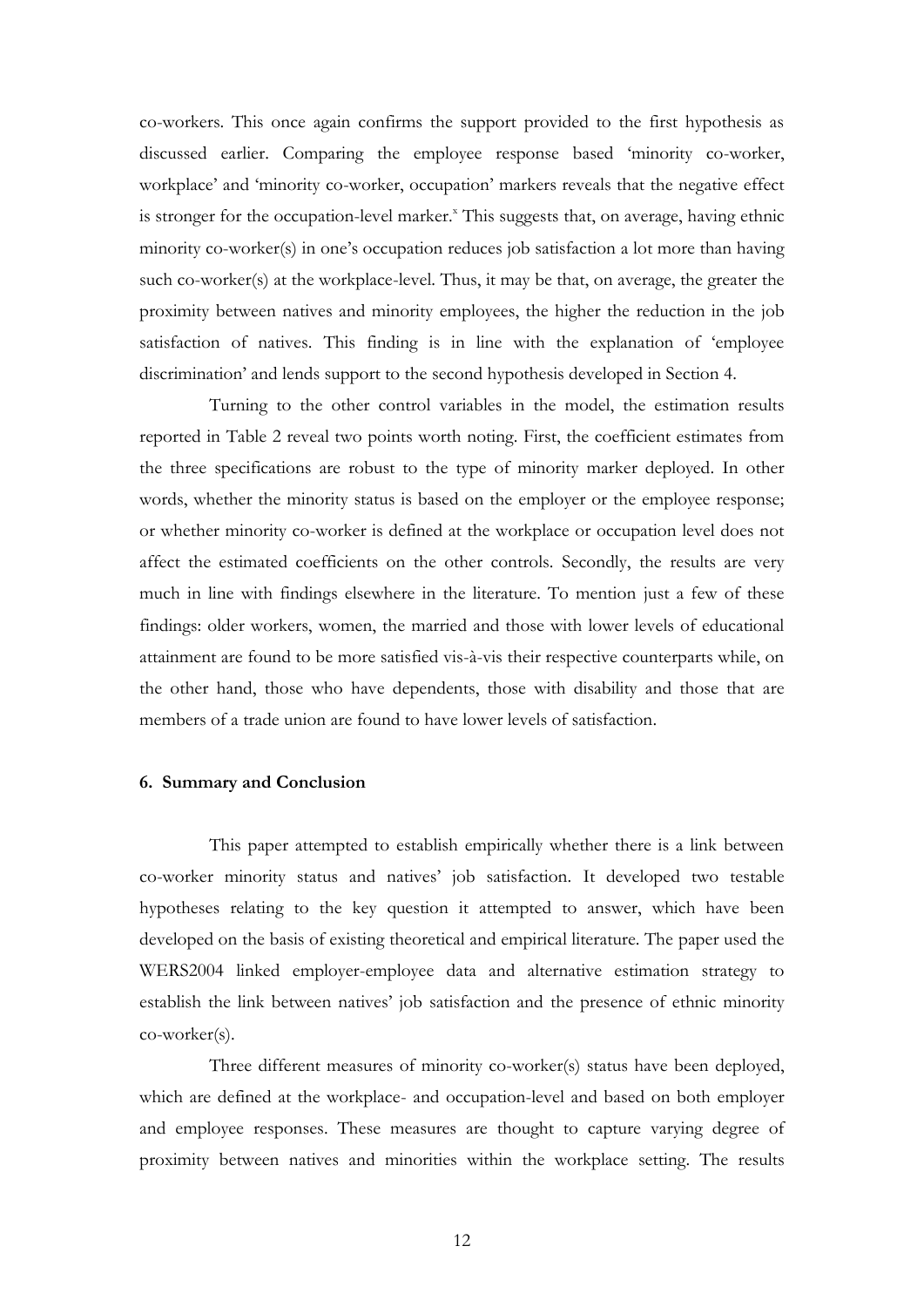obtained lend support to the hypotheses proposed. In particular, having minority coworker(s) reduces the job satisfaction of natives, and the effect found is larger if the coworker-ship is at the occupation-level, rather than the workplace-level. The empirical analyses carried out controls for a battery of employee and workplace characteristics; and results obtained on these controls are in line with findings reported elsewhere in the literature concerning the factors determining job satisfaction. They are also found to be robust to the way minority status is defined.

The findings in this paper may be useful in informing the design and implementation of workplace policies and practices. As noted in Section 2, there are circumstances under which adverse effects of workplace ethnic diversity on team processes have been mitigated through training and development-focused initiatives. Such interventions may help improve employees' job satisfaction, promoting a healthy and more effective work environment.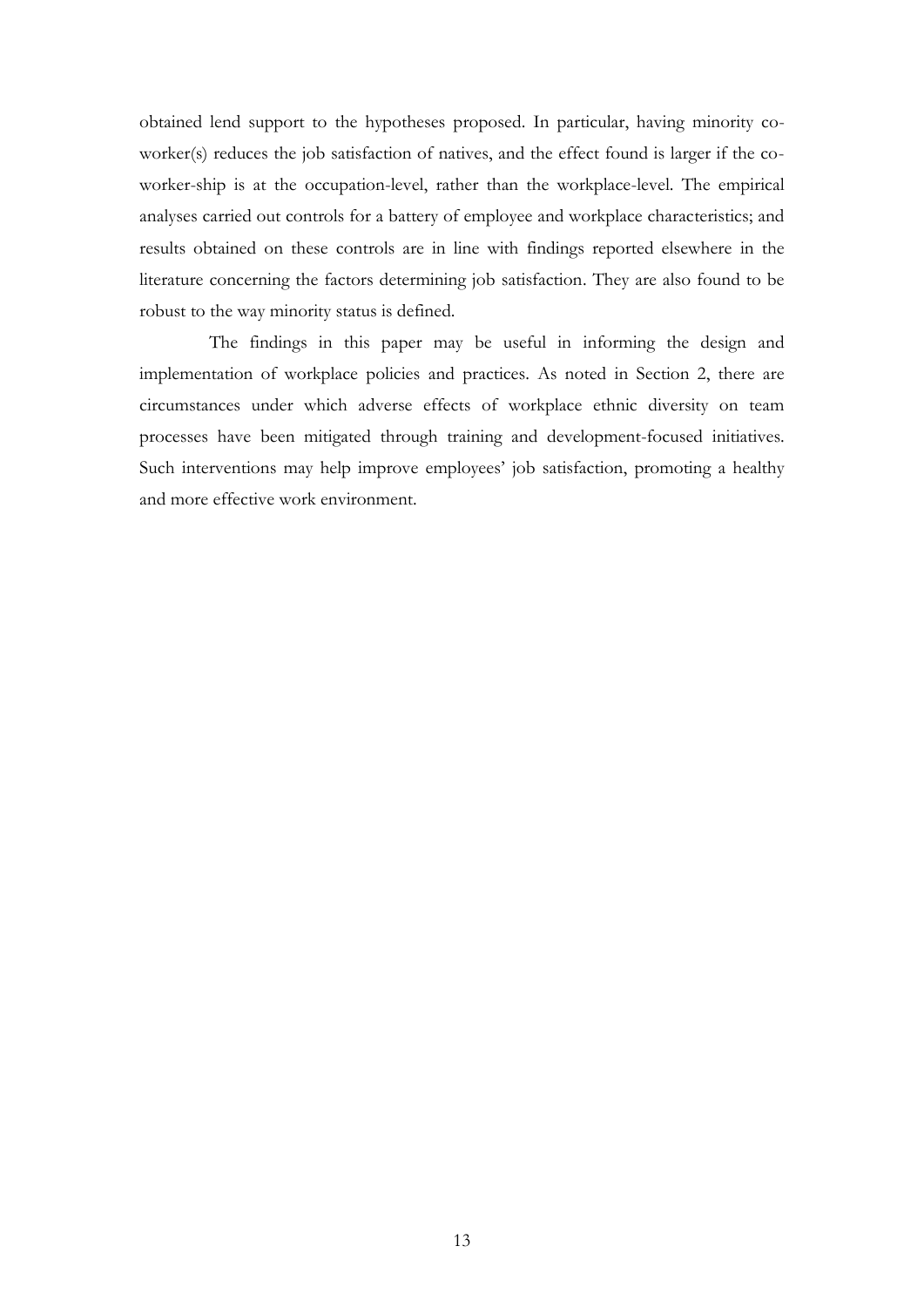#### **References**

- Aigner, D. and Cain, G. (1977). Statistical Theories of Discrimination in Labour Markets. *Industrial and Labour Relations Review*, 30 (2), 175-187.
- Akerlof, G. A. and Kranton, R. E. (2000). Economics and Identity. *The Quarterly Journal of Economics*, 115 (3), 715-753.
- Alesina, A. and La Ferrara, E. (2000). Participation in Heterogeneous Communities. *Quarterly Journal of Economics,* 115(3), 847–904.
- Alesina, A. and La Ferrara, E. (2005) Ethnic Diversity and Economic Performance, Journal of Economic Literature, 43, 762-800
- Arrow, K. (1972). Models of Job Discrimination. In Pascal, A (ed.) *Racial Discrimination in Economic Life*, Lexington, Massachusetts: D. C. Heath and Co.
- Arrow, K. (1973). The theory of Discrimination. In Ashenfelter & Rees (eds.) *Discrimination in Labor Markets*, Princeton: Princeton University Press.
- Becker, G. (1971). *The Economics of Discrimination*, University of Chicago Press.
- Berthoud, R. and Blekesaune, M. (2007). *Persistent Employment Disadvantage*. DWP Research Report 416. London: Department for Work and Pensions.
- Blackaby, D., Leslie, D., Murphy, P. and O'Leary, N. (1999) Unemployment among Britain's ethnic minorities, *Manchester School*, 67, 1–20.
- Blackaby, D., Leslie, D., Murphy, P. and O'Leary, N. (2002) White/ethnic minority earnings and employment differentials in Britain: evidence from the LFS, *Oxford Economic Papers*, 54, 270–297.
- Blackabya, D., Leslieb, D., Murphya, P. and O'Learya, N. (2005) Born in Britain: How are native ethnic minorities faring in the British labour market? *Economic Letters*, 88, 370 – 375.
- Blau, P. M. (1977). *Inequality and Heterogeneity*. New York: Free Press.
- Clark, K. and Drinkwater, S. (2007) Ethnic Minorities in the labour market: dynamics and diversity, a report for the Joseph Rowntree Foundation, University of Manchester.
- Daniels, K (2000). Measures of five aspects of affective well-being at work. *Human Relations*, 53 (2), 275 – 294.
- EHRC (2008). Insight: Work fit for all disability, health and the experience of negative treatment in the British workplace.
- Frijters, P., Shields, M., Theodoropoulos, N. and Price, W. (2006) Testing for Employee Discrimination in Britain using Matched Employer-Employee Data. Discussion paper 2006-08, Department of Economics, University of Cyprus.
- Heckman, J., Ichimura, H. and Todd, P. (1998) Matching as an Econometric Evaluation Estimator, *Review of Economic Studies*, 65, 261-294.
- Kersley, B., Alpin, C., Forth, J., Bryson, A., Bewley, H., Dix, G. and Oxenbridge, S. (2006). *Inside the Workplace: Findings from the 2004 Workplace Employment Relations Survey*, Routledge, London.
- Kochan T, Bezrukova K, Ely R, Jackson S, Joshi A, Jehn K, Leonard J, Levine D and Thomas D (2003). The Effects of Diversity on Business Performance: Report of the Diversity Research Work. *Human Resource Management*, 42 (1), 3-21.
- Lang, K. (1986). A Language Theory of Discrimination. *The Quarterly Journal of Economics*, May 1986, 101 (2), 363-382.
- Lazear, E. (1999). Globalisation and the market for team-mates. *The Economic Journal*, 109, C15-C40.
- Leonard, J.S. and Levine, D.I. (2006). The Effect of Diversity on Turnover: A Large Case Study. *Industrial & Labor Relations Review*, 59 (4), 547-572.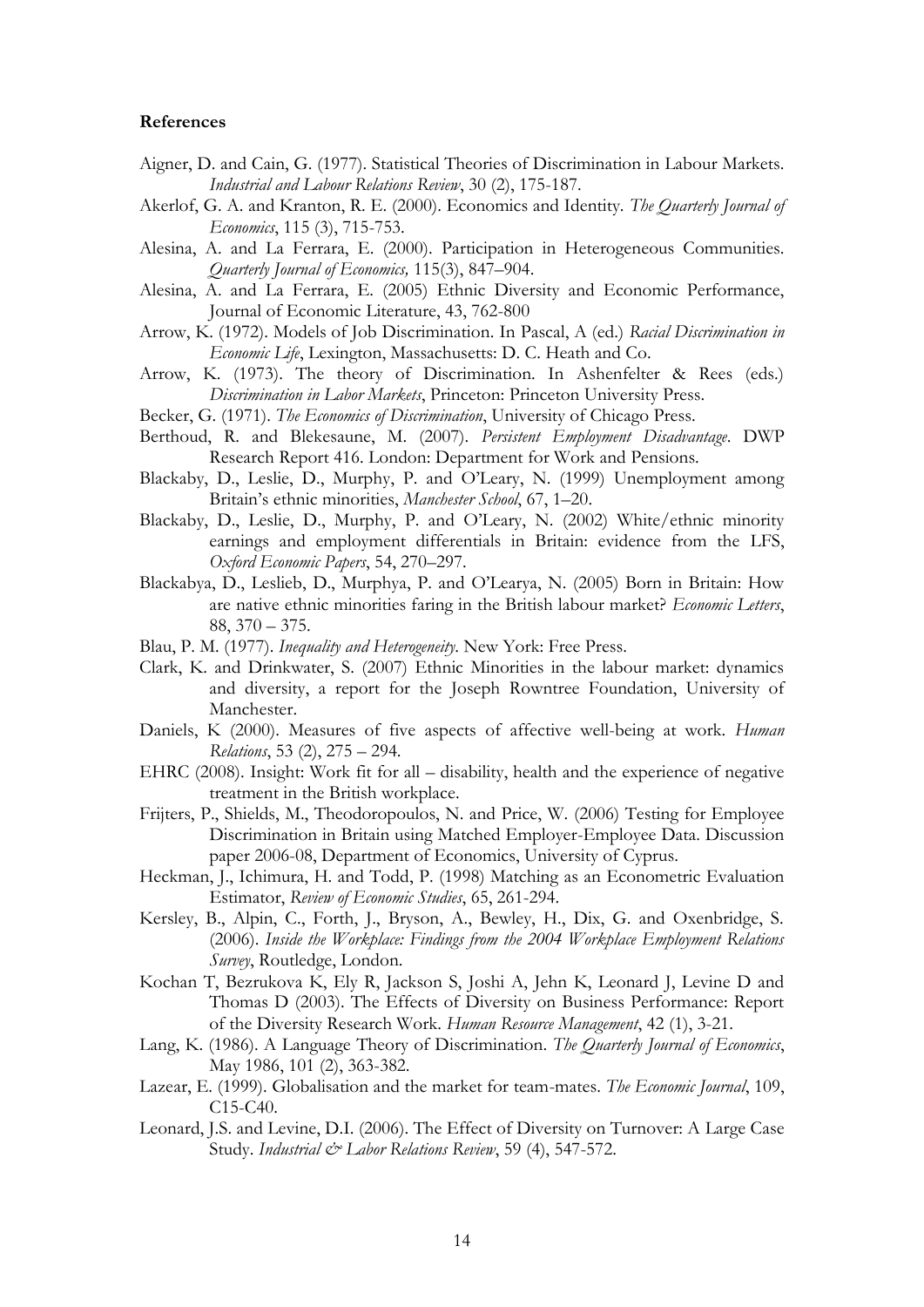- Leslie, D. and Lindley, J. (2001) The impact of language ability on employment and earnings of Britain's ethnic communities, *Economica*, 68, 587– 606.
- Pudney, S. and Shields, M. (2000) Gender and racial differentials in pay and promotion for NHS nurses. *Oxford Bulletin of Economics and Statistics*, 62, 01-833.
- Ragan, J. F. and Tremblay, C. H. (1988). Testing for Employee Discrimination by Race and Sex. *The Journal of Human Resources*, 23 (1), 123-137.
- Richard, O.C. (2000) Racial diversity, business strategy, and firm performance: a resource-based view, *Academy of Management Journal*, 43(2), 164-77.
- Shields, M. A. and Price, S. W. (2002), Racial Harasment, Job Satisfaction and Intentions to Quit: Evidnece from the British Nursing Profession. *Economica*, 69, 5-326.
- Strategy Unit (2003) Ethnic Minorities and the Labour Market, Cabinet Office.
- Warr, P. (1999). Well-being and the Workplace. In Kahneman, D., Diener, E. and Schwarz, N. (eds.), *Well-being: the foundations of hedonic psychology*, Russell Sage Foundation, New York.
- Wooldridge, J. M. (2002). *Econometric Analysis of Cross Section and Panel Data*, Massachusetts Institute of Technology.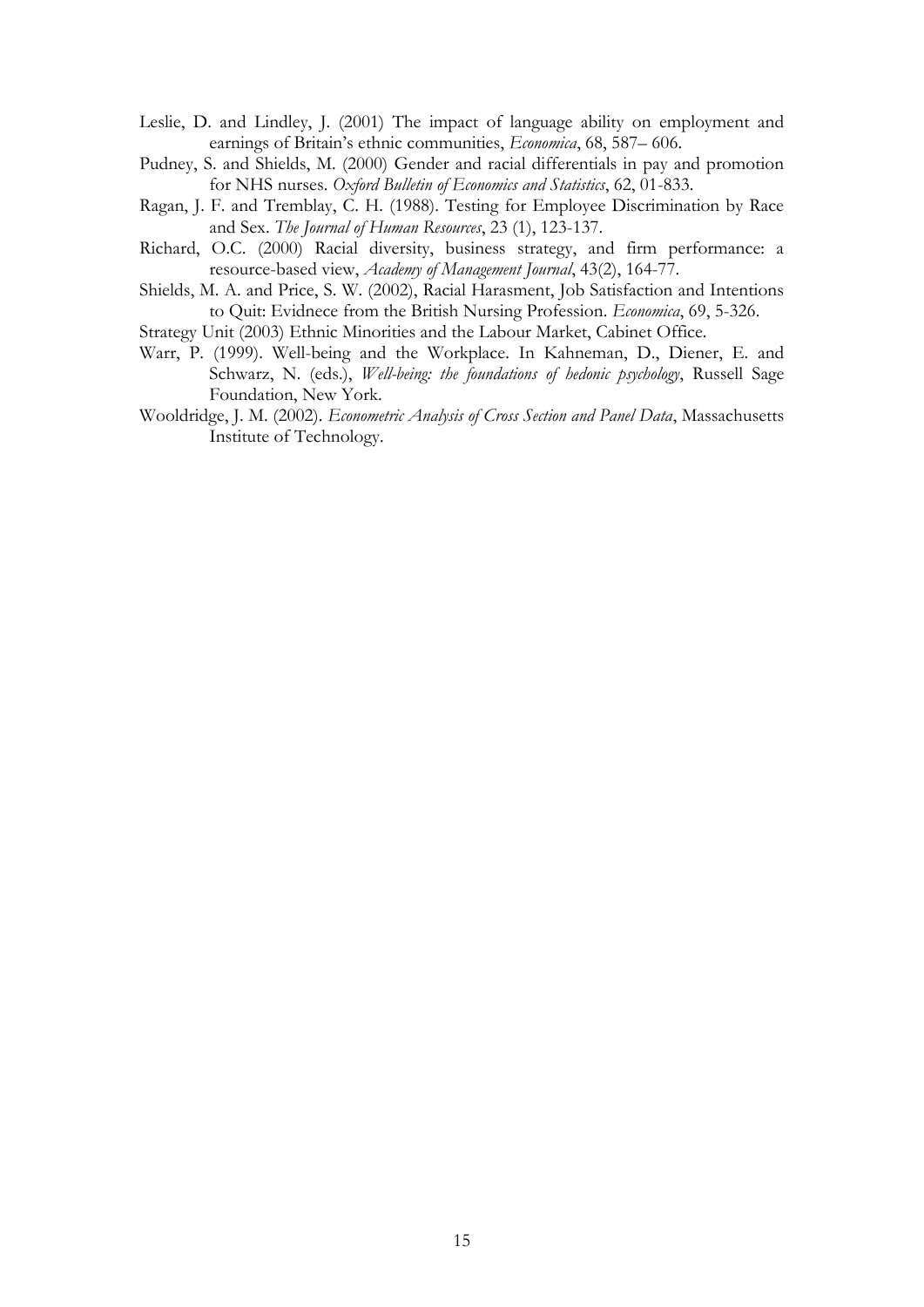|                                    | Full sample | White       | Minority   |
|------------------------------------|-------------|-------------|------------|
| Minority employed                  | $-0.528***$ | $-0.522***$ | $-0.389$   |
|                                    | (0.155)     | (0.155)     | (0.931)    |
| Age < 30                           | $0.353**$   | $0.362**$   | 0.538      |
|                                    | (0.148)     | (0.153)     | (0.609)    |
| Age30-39                           | 0.155       | 0.177       | $-0.226$   |
|                                    | (0.135)     | (0.137)     | (0.589)    |
| $Age50+$                           | $0.532***$  | $0.545***$  | 0.575      |
|                                    | (0.138)     | (0.136)     | (0.760)    |
| Female                             | $0.401***$  | $0.443***$  | $-0.124$   |
|                                    | (0.119)     | (0.125)     | (0.463)    |
| Married                            | $0.479***$  | $0.390***$  | 1.911***   |
|                                    | (0.114)     | (0.113)     | (0.575)    |
| White                              | $-0.196$    |             |            |
|                                    | (0.323)     |             |            |
| Children <7yrs old                 | $-0.077$    | $-0.050$    | $-0.597$   |
|                                    | (0.136)     | (0.139)     | (0.515)    |
| Other dependents                   | $-0.577***$ | $-0.635***$ | 0.205      |
|                                    | (0.135)     | (0.136)     | (0.577)    |
| Disabled                           | $-0.818***$ | $-0.785***$ | $-1.277*$  |
|                                    | (0.148)     | (0.149)     | (0.767)    |
| No academic qualification          | $0.526**$   | $0.682***$  | $-1.793**$ |
|                                    | (0.221)     | (0.214)     | (0.903)    |
| O-level                            | $0.416**$   | $0.510***$  | $-0.388$   |
|                                    |             |             |            |
|                                    | (0.175)     | (0.164)     | (0.652)    |
| A-level                            | 0.238       | 0.235       | 0.444      |
|                                    | (0.189)     | (0.192)     | (0.674)    |
| Other qualification                | 0.092       | 0.176       | $-0.516$   |
|                                    | (0.158)     | (0.148)     | (0.585)    |
| On permanent contract              | 1.091***    | 1.283***    | $-0.647$   |
|                                    | (0.190)     | (0.191)     | (0.725)    |
| Full-time                          | $-0.509***$ | $-0.697***$ | $2.073***$ |
|                                    | (0.167)     | (0.167)     | (0.695)    |
| Works over 48 hours                | $0.204*$    | $0.246**$   | $-0.499$   |
|                                    | (0.116)     | (0.118)     | (0.493)    |
| Skill same as required             | 1.595***    | $1.621***$  | $0.933**$  |
|                                    | (0.097)     | (0.101)     | (0.403)    |
| Professional                       | $-1.520***$ | $-1.527***$ | $-0.696$   |
|                                    | (0.231)     | (0.240)     | (0.973)    |
| Associate professional & technical | $-1.564***$ | $-1.540***$ | $-1.368$   |
|                                    | (0.196)     | (0.198)     | (0.918)    |
| Admin. & secretarial               | $-1.945***$ | $-1.977***$ | $-1.439$   |
|                                    | (0.208)     | (0.211)     | (0.952)    |
| Skilled trades plant & mach.       | $-2.427***$ | $-2.427***$ | $-2.522*$  |
|                                    | (0.225)     | (0.221)     | (1.310)    |
| Personal & customer services       | $-1.970***$ | $-2.029***$ | $-1.104$   |
|                                    | (0.219)     | (0.221)     | (0.890)    |
| Elementary occupations             | $-1.977***$ | $-2.103***$ | $-0.377$   |
|                                    | (0.259)     | (0.261)     | (1.079)    |
| Trade union member                 | $-1.143***$ | $-1.145***$ | $-1.047**$ |
|                                    | (0.134)     | (0.136)     | (0.508)    |
| Gross weekly pay <= 110            | 0.266       | 0.216       | 0.806      |
|                                    | (0.245)     | (0.248)     | (0.957)    |
| Gross weekly pay 111-180           | $-0.221$    | $-0.423*$   | 1.864**    |
|                                    | (0.236)     | (0.220)     | (0.883)    |
| Gross weekly pay 261-360           | $-0.045$    | $-0.039$    | 0.329      |
|                                    | (0.167)     | (0.171)     | (0.693)    |
| Gross weekly pay 361p              | $1.037***$  | 1.074***    | 0.742      |
|                                    | (0.182)     | (0.184)     | (0.758)    |
| Log work place age                 | $-0.069$    | $-0.078$    | 0.189      |
|                                    |             |             |            |

Table 1: Job satisfaction and minorities at the workplace, employer response based.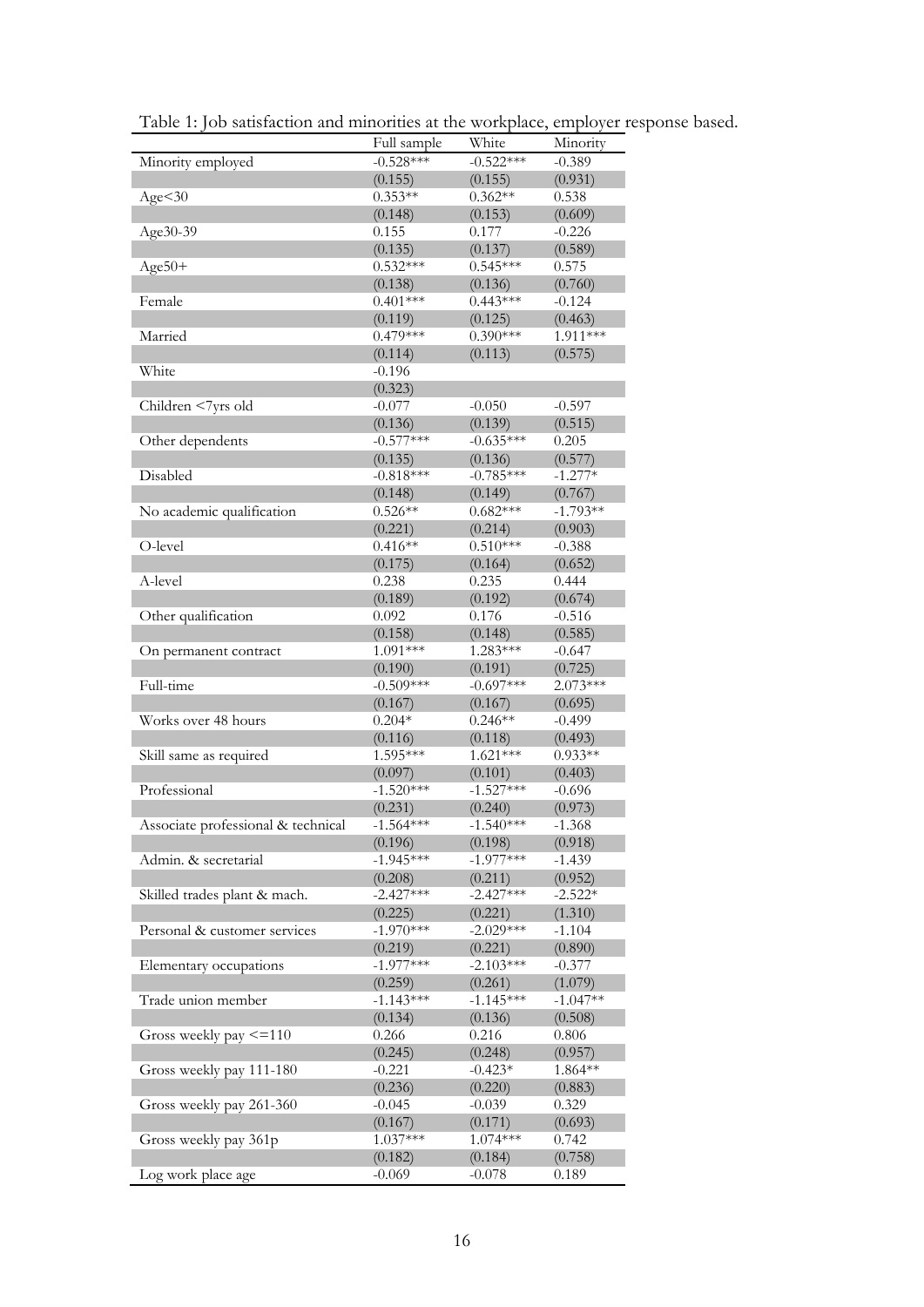|                                | (0.068)     | (0.071)     | (0.212)   |
|--------------------------------|-------------|-------------|-----------|
| Sole establishment             | $1.046***$  | 1.059***    | 1.362**   |
|                                | (0.165)     | (0.169)     | (0.560)   |
| No. of employees/1000          | $-0.210***$ | $-0.206***$ | $-0.320*$ |
|                                | (0.051)     | (0.051)     | (0.184)   |
| Manufacturing                  | $-0.192$    | $-0.305$    | $2.012**$ |
|                                | (0.289)     | (0.303)     | (0.783)   |
| Construction                   | 1.499***    | $1.470***$  | 0.767     |
|                                | (0.361)     | (0.368)     | (0.824)   |
| Wholesale & retail trade       | $0.995***$  | $0.933***$  | 2.932***  |
|                                | (0.245)     | (0.251)     | (0.810)   |
| Hotel and restaurant           | $0.560*$    | 0.373       | 3.439***  |
|                                | (0.306)     | (0.297)     | (1.241)   |
| Public & community services    | $0.571**$   | $0.551**$   | 1.136     |
|                                | (0.265)     | (0.273)     | (0.829)   |
| Education                      | $1.467***$  | 1.470***    | 1.815*    |
|                                | (0.271)     | (0.272)     | (1.000)   |
| Health                         | $1.771***$  | 1.773***    | 2.278**   |
|                                | (0.266)     | (0.269)     | (0.958)   |
| Urban area                     | $-0.211$    | $-0.225$    | $-0.466$  |
|                                | (0.196)     | (0.198)     | (1.109)   |
| Unemployment to vacancy ratio  | $-0.024$    | $-0.018$    | 0.005     |
|                                | (0.032)     | (0.033)     | (0.086)   |
| Proportion of female employees | 0.586       | $0.618*$    | 0.508     |
|                                | (0.390)     | (0.363)     | (1.581)   |
| Constant                       | 2.790***    | $2.571***$  | $-0.012$  |
|                                | (0.664)     | (0.500)     | (2.120)   |
|                                |             |             |           |
| No. of employees               | 21258       | 20029       | 1229      |
| No. of workplaces              | 1661        | 1654        | 546       |
| R-squared                      | 0.102       | 0.109       | 0.102     |

Robust standard errors in parentheses

Standard errors adjusted for workplace clusters

\*\*\* p<0.01, \*\* p<0.05, \* p<0.1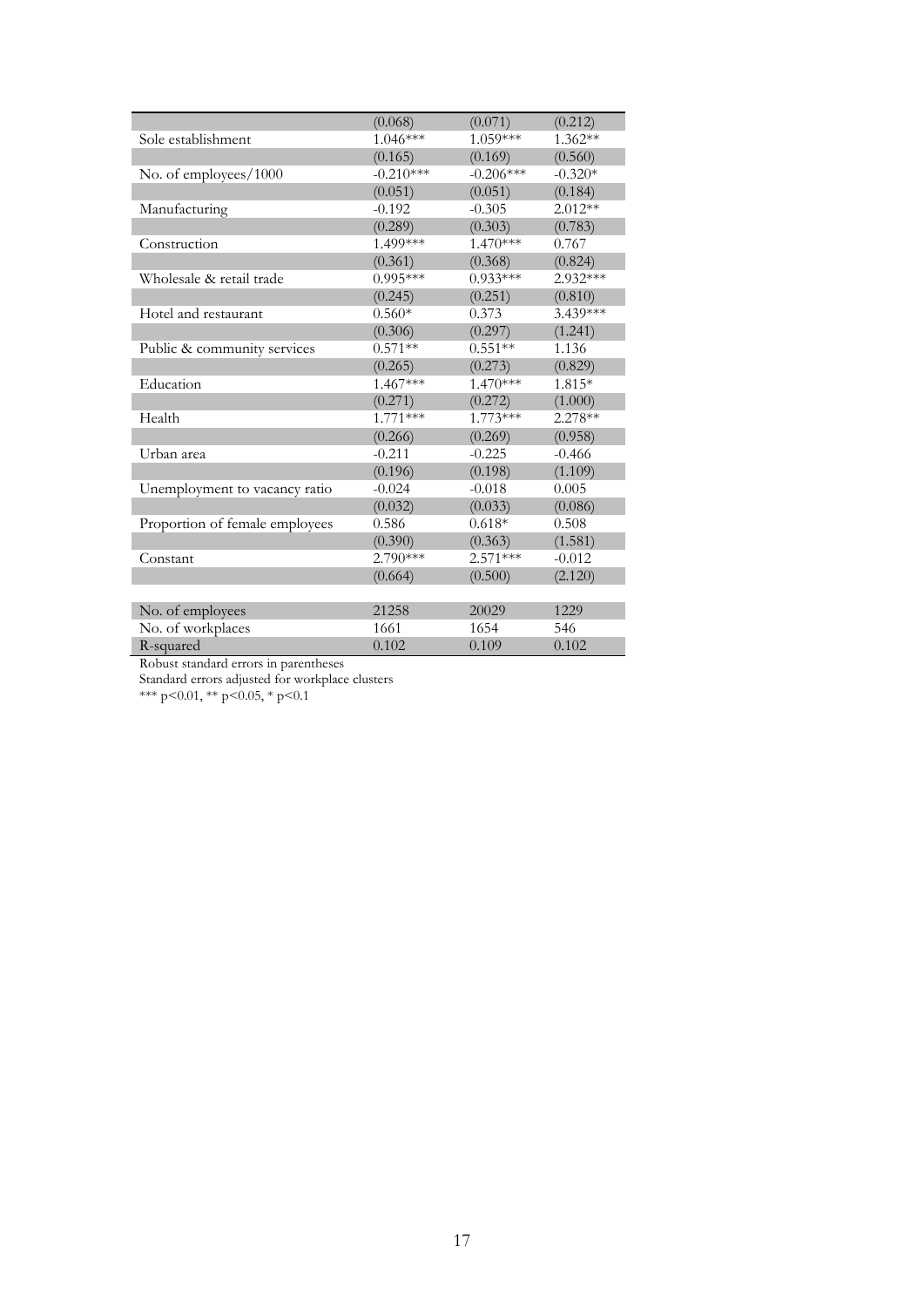|                                         | (1)                   | (2)                   | (3)                   |
|-----------------------------------------|-----------------------|-----------------------|-----------------------|
| Minority employed                       | $-0.522***$           |                       |                       |
|                                         | (0.155)               |                       |                       |
| Minority co-worker(s), workplace-level  |                       | $-0.368**$            |                       |
|                                         |                       | (0.153)               |                       |
| Minority co-worker(s), occupation-level |                       |                       | $-0.433**$            |
|                                         |                       |                       | (0.169)               |
| Age < 30                                | $0.362**$             | $0.365**$             | $0.362**$             |
|                                         | (0.153)               | (0.153)               | (0.153)               |
| Age30-39                                | 0.177                 | 0.186                 | 0.180                 |
|                                         | (0.137)               | (0.137)               | (0.138)               |
| $Age50+$                                | $0.545***$            | $0.559***$            | $0.554***$            |
|                                         |                       |                       |                       |
| Female                                  | (0.136)<br>$0.443***$ | (0.136)<br>$0.446***$ | (0.136)<br>$0.445***$ |
|                                         |                       |                       |                       |
|                                         | (0.125)               | (0.125)               | (0.125)               |
| Married                                 | $0.390***$            | $0.398***$            | $0.397***$            |
|                                         | (0.113)               | (0.113)               | (0.113)               |
| Children <7yrs old                      | $-0.050$              | $-0.051$              | $-0.046$              |
|                                         | (0.139)               | (0.139)               | (0.140)               |
| Other dependents                        | $-0.635***$           | $-0.640***$           | $-0.638***$           |
|                                         | (0.136)               | (0.137)               | (0.137)               |
| Disabled                                | $-0.785***$           | $-0.790***$           | $-0.790***$           |
|                                         | (0.149)               | (0.150)               | (0.149)               |
| No academic qualification               | $0.682***$            | $0.698***$            | $0.698***$            |
|                                         | (0.214)               | (0.214)               | (0.214)               |
| O-level                                 | $0.510***$            | $0.519***$            | $0.522***$            |
|                                         | (0.164)               | (0.164)               | (0.164)               |
| A-level                                 | 0.235                 | 0.251                 | 0.252                 |
|                                         | (0.192)               | (0.192)               | (0.192)               |
| Other qualification                     | 0.176                 | 0.179                 | 0.180                 |
|                                         |                       |                       |                       |
|                                         | (0.148)               | (0.149)               | (0.149)               |
| On permanent contract                   | $1.283***$            | 1.285***              | 1.278 ***             |
|                                         | (0.191)               | (0.192)               | (0.192)               |
| Full-time                               | $-0.697***$           | $-0.700***$           | $-0.697***$           |
|                                         | (0.167)               | (0.167)               | (0.167)               |
| Works over 48 hours                     | $0.246**$             | $0.247**$             | $0.243**$             |
|                                         | (0.118)               | (0.118)               | (0.118)               |
| Skill same as required                  | $1.621***$            | $1.623***$            | $1.623***$            |
|                                         | (0.101)               | (0.101)               | (0.101)               |
| Professional                            | $-1.527***$           | $-1.519***$           | $-1.486***$           |
|                                         | (0.240)               | (0.239)               | (0.241)               |
| Associate professional & technical      | $-1.540***$           | $-1.529***$           | $-1.499***$           |
|                                         | (0.198)               | (0.200)               | (0.201)               |
| Admin. & secretarial                    | $-1.977***$           | $-1.981***$           | $-1.956***$           |
|                                         |                       |                       |                       |
|                                         | (0.211)               | (0.213)               | (0.212)               |
| Skilled trades plant & mach.            | $-2.427***$           | $-2.411***$           | $-2.364***$           |
|                                         | (0.221)               | (0.221)               | (0.222)               |
| Personal & customer services            | $-2.029***$           | $-2.046***$           | $-2.011***$           |
|                                         | (0.221)               | (0.222)               | (0.222)               |
| Elementary occupations                  | $-2.103***$           | $-2.118***$           | $-2.077***$           |
|                                         | (0.261)               | (0.261)               | (0.259)               |
| Trade union member                      | $-1.145***$           | $-1.166***$           | $-1.151***$           |
|                                         | (0.136)               | (0.137)               | (0.137)               |
| Gross weekly pay <= 110                 | 0.216                 | 0.237                 | 0.250                 |
|                                         | (0.248)               | (0.249)               | (0.248)               |
| Gross weekly pay 111-180                | $-0.423*$             | $-0.427*$             | $-0.416*$             |
|                                         | (0.220)               | (0.220)               | (0.219)               |
| Gross weekly pay 261-360                | $-0.039$              | $-0.052$              | $-0.052$              |
|                                         | (0.171)               | (0.171)               | (0.170)               |
|                                         | 1.074***              | 1.059***              | 1.049***              |
| Gross weekly pay 361p                   |                       |                       |                       |

Table 2: Job satisfaction and minority co-worker(s), whites only sample.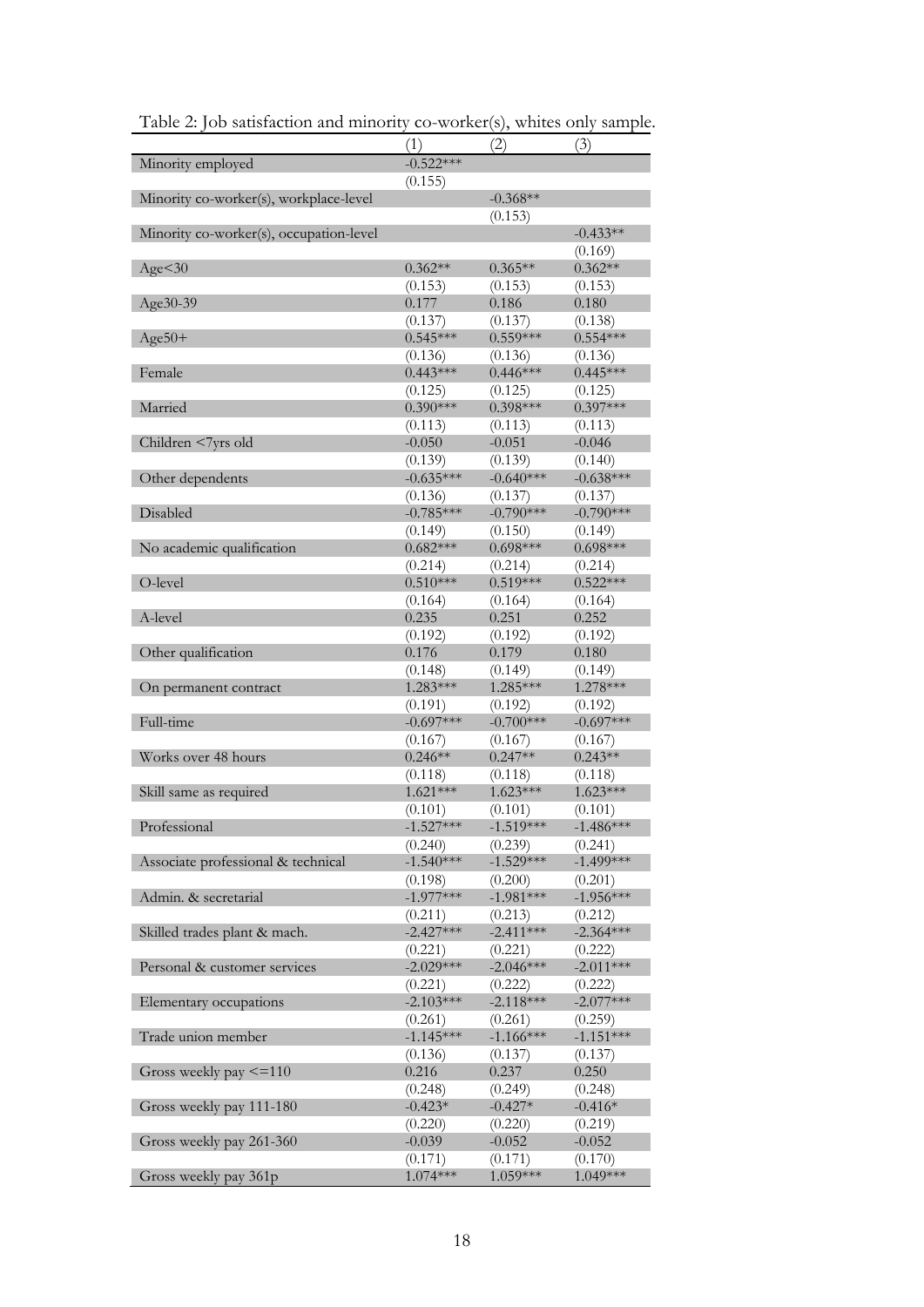|                                | (0.184)     | (0.183)     | (0.183)     |
|--------------------------------|-------------|-------------|-------------|
| Log work place age             | $-0.078$    | $-0.090$    | $-0.091$    |
|                                | (0.071)     | (0.070)     | (0.070)     |
| Sole establishment             | 1.059***    | 1.099***    | $1.107***$  |
|                                | (0.169)     | (0.168)     | (0.168)     |
| No. of employees/1000          | $-0.206***$ | $-0.227***$ | $-0.248***$ |
|                                | (0.051)     | (0.052)     | (0.052)     |
| Manufacturing                  | $-0.305$    | $-0.289$    | $-0.284$    |
|                                | (0.303)     | (0.300)     | (0.300)     |
| Construction                   | $1.470***$  | 1.544 ***   | 1.566***    |
|                                | (0.368)     | (0.362)     | (0.363)     |
| Wholesale & retail trade       | $0.933***$  | 1.007***    | 1.019***    |
|                                | (0.251)     | (0.250)     | (0.250)     |
| Hotel and restaurant           | 0.373       | 0.373       | 0.391       |
|                                | (0.297)     | (0.294)     | (0.294)     |
| Public & community services    | $0.551**$   | $0.602**$   | $0.605**$   |
|                                | (0.273)     | (0.274)     | (0.272)     |
| Education                      | $1.470***$  | $1.472***$  | $1.462***$  |
|                                | (0.272)     | (0.274)     | (0.275)     |
| Health                         | $1.773***$  | 1.791***    | $1.764***$  |
|                                | (0.269)     | (0.271)     | (0.271)     |
| Urban area                     | $-0.225$    | $-0.259$    | $-0.284$    |
|                                | (0.198)     | (0.196)     | (0.193)     |
| Unemployment to vacancy ratio  | $-0.018$    | $-0.013$    | $-0.016$    |
|                                | (0.033)     | (0.033)     | (0.033)     |
| Proportion of female employees | $0.618*$    | $0.680*$    | $0.716**$   |
|                                | (0.363)     | (0.360)     | (0.360)     |
| Constant                       | $2.571***$  | $2.362***$  | $2.300***$  |
|                                | (0.500)     | (0.493)     | (0.491)     |
|                                |             |             |             |
| No. of employees               | 20029       | 20029       | 20029       |
| No. of workplaces              | 1654        | 1654        | 1654        |
| R-squared                      | 0.109       | 0.108       | 0.108       |

Robust standard errors in parentheses

Standard errors adjusted for workplace clusters

\*\*\* p<0.01, \*\* p<0.05, \* p<0.1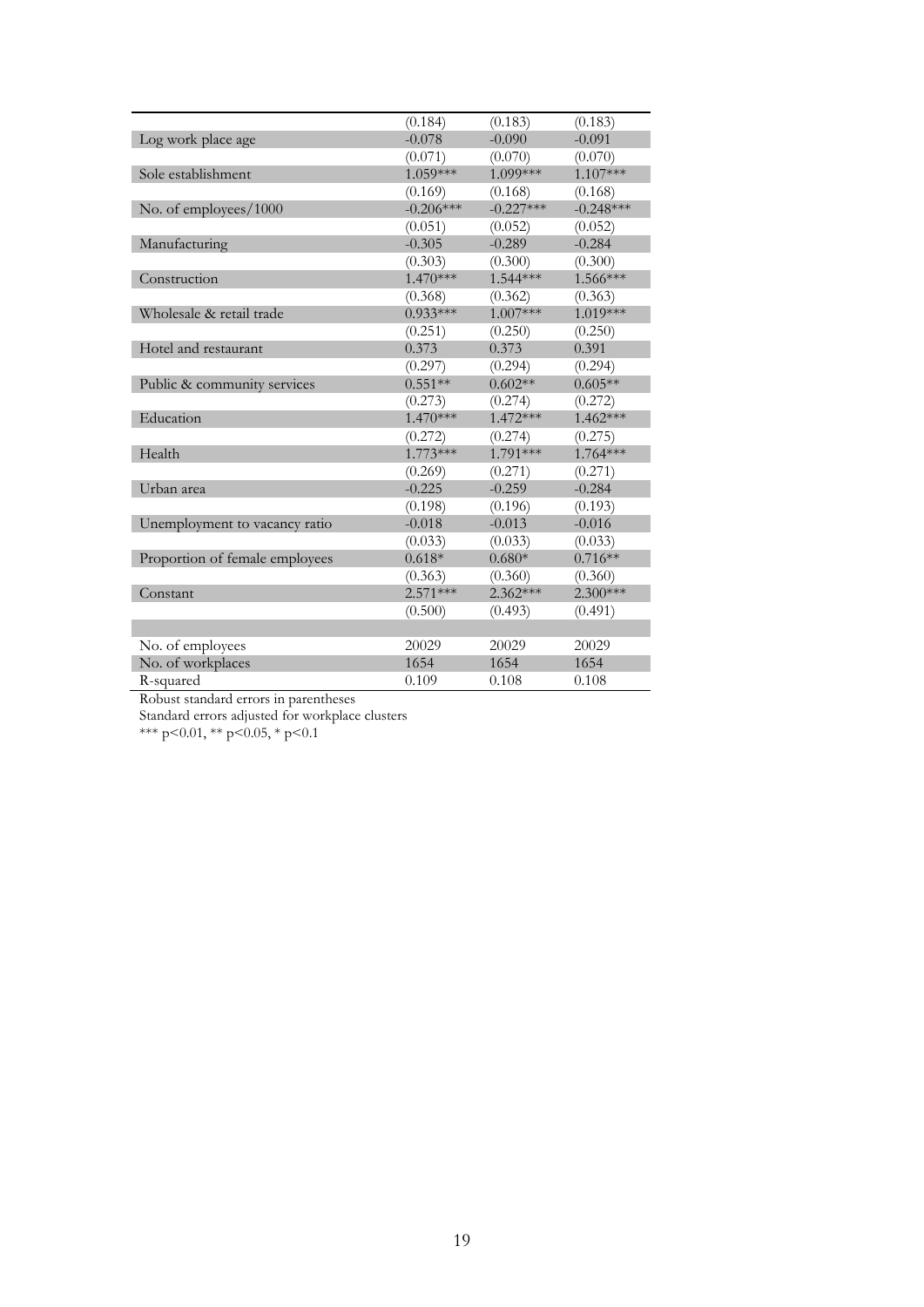Table 3: Job satisfaction and minority co-worker, matching based estimators, whites only sample

|                                           | Observed | Bootstrap |         |
|-------------------------------------------|----------|-----------|---------|
|                                           | Coef.    | Std. Err. | Z       |
| Minority employed                         |          |           |         |
| <b>ATT</b>                                | $-0.623$ | 0.176     | $-3.55$ |
|                                           |          |           |         |
| Minority co-worker(s) at workplace-level  |          |           |         |
| <b>ATT</b>                                | $-0.458$ | 0.170     | $-2.69$ |
|                                           |          |           |         |
| Minority co-worker(s) at occupation-level |          |           |         |
| <b>ATT</b>                                | $-0.607$ | 0.182     | $-3.34$ |
|                                           |          |           |         |
| Number of employees                       | 20029    |           |         |

Bootstrap standard errors from 250 replications based on 1034 clusters/workplaces.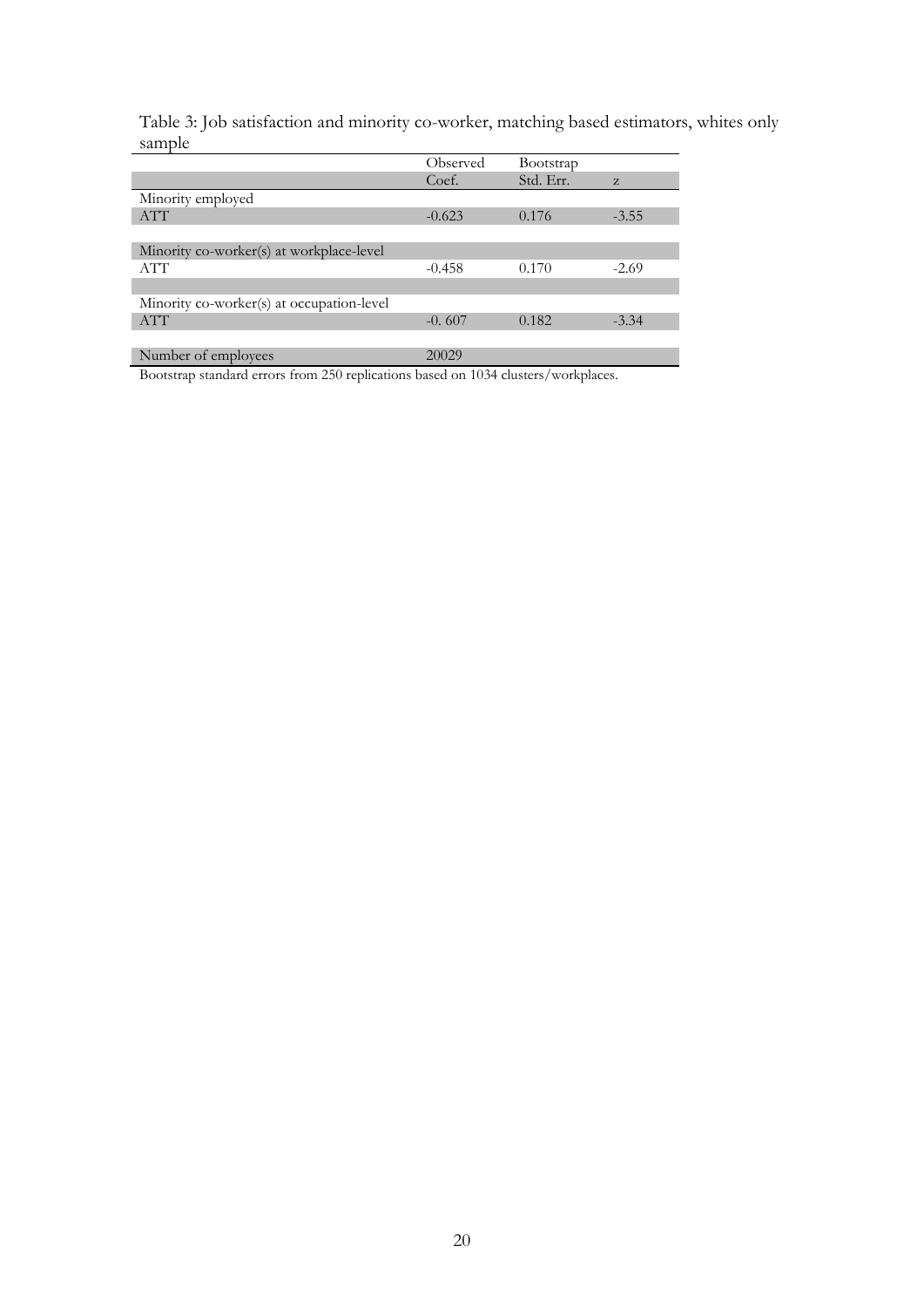# **Appendix**:

|                          | All      |              |       |                | $\circ$<br>White |              |       |                | Minority |              |       |                |
|--------------------------|----------|--------------|-------|----------------|------------------|--------------|-------|----------------|----------|--------------|-------|----------------|
| Variable                 | Mean     | Std.<br>Dev. | Min   | Max            | Mean             | Std.<br>Dev. | Min   | Max            | Mean     | Std.<br>Dev. | Min   | Max            |
| Job Satisfaction         |          |              |       |                |                  |              |       |                |          |              |       |                |
| Achievement              | 0.740    | 0.963        | $-2$  | $\overline{2}$ | 0.740            | 0.961        | $-2$  | 2              | 0.736    | 0.995        | $-2$  | $\overline{2}$ |
| Initiative               | 0.767    | 0.974        | $-2$  | 2              | 0.772            | 0.966        | $-2$  | 2              | 0.687    | 1.082        | $-2$  | 2              |
| Influence                | 0.490    | 0.998        | $-2$  | 2              | 0.495            | 0.992        | $-2$  | $\overline{2}$ | 0.416    | 1.087        | $-2$  | $\overline{2}$ |
| Training                 | 0.273    | 1.113        | $-2$  | 2              | 0.269            | 1.109        | $-2$  | 2              | 0.335    | 1.183        | $-2$  | 2              |
| $\mathbf{p}_{\text{av}}$ | $-0.113$ | 1.140        | $-2$  | $\overline{2}$ | $-0.109$         | 1.139        | $-2$  | $\overline{2}$ | $-0.184$ | 1.147        | $-2$  | $\overline{2}$ |
| Job security             | 0.491    | 1.076        | $-2$  | 2              | 0.499            | 1.071        | $-2$  | 2              | 0.369    | 1.142        | $-2$  | 2              |
| Work itself              | 0.744    | 0.937        | $-2$  | $\overline{2}$ | 0.750            | 0.934        | $-2$  | $\overline{2}$ | 0.645    | 0.988        | $-2$  | $\overline{2}$ |
| Decision making          | 0.168    | 1.016        | $-2$  | 2              | 0.172            | 1.015        | $-2$  | 2              | 0.111    | 1.026        | $-2$  | 2              |
| Summative job            | 3.307    | 5.704        | $-16$ | 16             | 3.336            | 5.694        | $-16$ | 16             | 2.838    | 5.845        | $-16$ | 16             |
| satisfaction             |          |              |       |                |                  |              |       |                |          |              |       |                |
| No. of employees         | 21258    |              |       |                | 20029            |              |       |                | 1229     |              |       |                |
| No. of workplaces        | 1661     |              |       |                | 1115             |              |       |                | 546      |              |       |                |

Table A1: Summative job satisfaction and its eight constituent facets.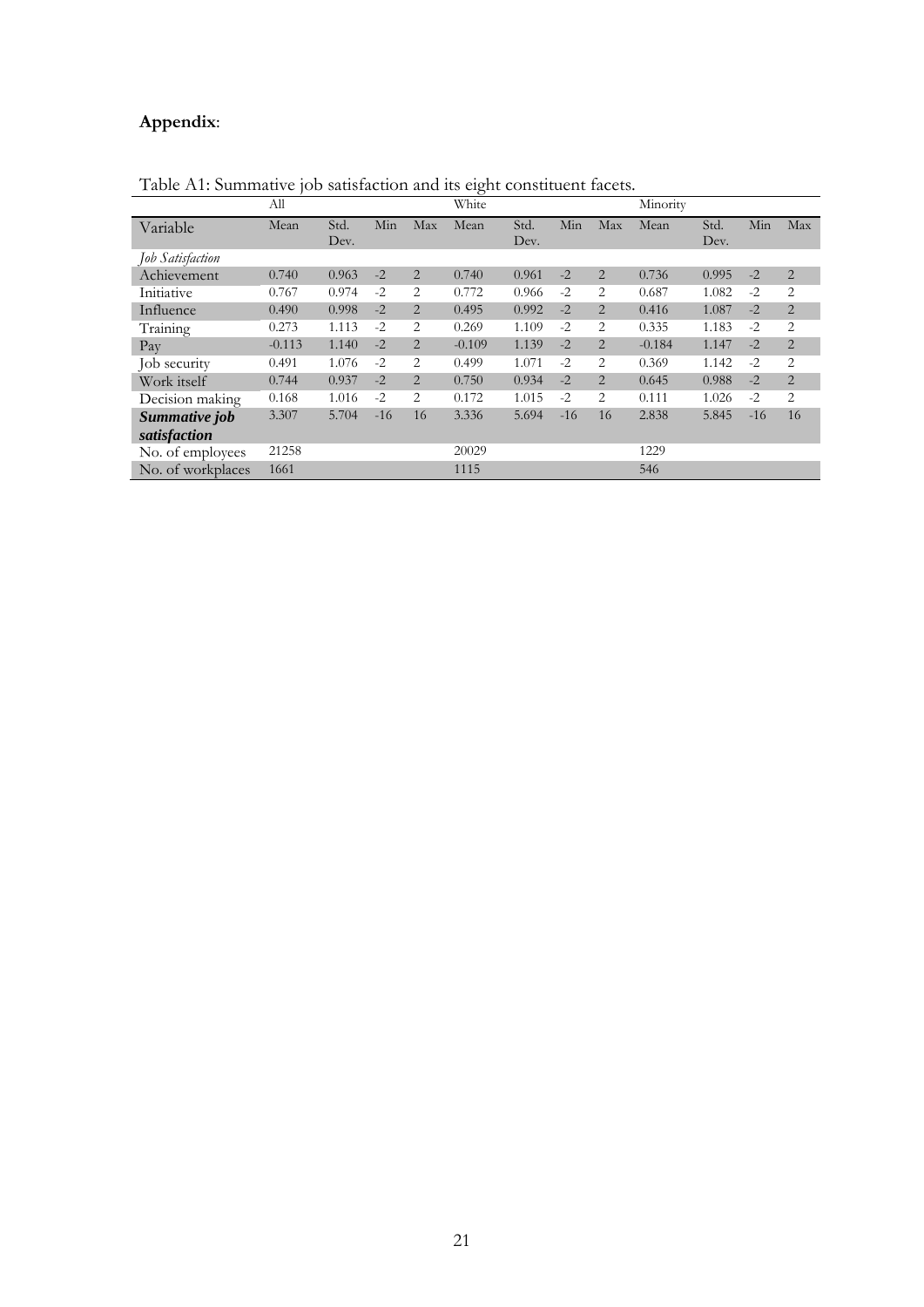Table A2: Summary of employee & employer characteristics

|                                      | All   |           | White      |           | Minority |           |
|--------------------------------------|-------|-----------|------------|-----------|----------|-----------|
| Variable                             | Mean  | Std. Dev. | Mean       | Std. Dev. | Mean     | Std. Dev. |
| Minority employed                    | 0.654 | 0.476     | 0.639      | 0.480     | 0.908    | 0.289     |
| Minority co-worker, workplace-level  | 0.379 | 0.485     | 0.340      | 0.474     | 1.000    | 0.000     |
| Minority co-worker, occupation-level | 0.200 | 0.400     | 0.151      | 0.358     | 1.000    | $0.000\,$ |
| Age < 30                             | 0.213 | 0.409     | 0.206      | 0.405     | 0.319    | 0.466     |
| Age30-39                             | 0.251 | 0.433     | 0.248      | 0.432     | 0.299    | 0.458     |
| $Age50+$                             | 0.268 | 0.443     | 0.275      | 0.447     | 0.151    | 0.358     |
| Female                               | 0.532 | 0.499     | 0.532      | 0.499     | 0.539    | 0.499     |
| Married                              | 0.678 | 0.467     | 0.683      | 0.465     | 0.602    | 0.490     |
| White                                | 0.942 | 0.233     | 1.000      | 0.000     | 0.000    | $0.000\,$ |
| Children <7yrs old                   | 0.177 | 0.382     | 0.172      | 0.377     | 0.270    | 0.444     |
| Other dependents                     | 0.162 | 0.368     | 0.161      | 0.368     | 0.167    | 0.373     |
| Disabled                             | 0.120 | 0.326     | 0.122      | 0.327     | 0.095    | 0.294     |
| No. academic qualification           | 0.158 | 0.365     | 0.160      | 0.367     | 0.132    | 0.338     |
| O-level                              | 0.229 | 0.420     | 0.232      | 0.422     | 0.181    | 0.386     |
| A-level                              | 0.090 | 0.286     | 0.090      | 0.286     | 0.088    | 0.283     |
| Other qualification                  | 0.339 | 0.473     | 0.339      | 0.473     | 0.334    | 0.472     |
| On permanent contract                | 0.919 | 0.272     | 0.923      | 0.266     | 0.855    | 0.352     |
| Full-time                            | 0.781 | 0.413     | 0.781      | 0.414     | 0.788    | 0.409     |
| Works over 48 hours                  | 0.461 | 0.498     | 0.459      | 0.498     | 0.492    | 0.500     |
| Skill same as required               | 0.420 | 0.494     | 0.423      | 0.494     | 0.369    | 0.483     |
| Professional                         | 0.119 | 0.324     | 0.120      | 0.325     | 0.111    | 0.314     |
| Associate professional & Technical   | 0.163 | 0.370     | 0.162      | 0.368     | 0.189    | 0.391     |
| Admin. & secretarial                 | 0.186 | 0.389     | 0.189      | 0.391     | 0.146    | 0.354     |
| Skilled trades plant & mach.         | 0.144 | 0.351     | 0.145      | 0.352     | 0.137    | 0.344     |
| Personal & customer services         | 0.155 | 0.362     | 0.153      | 0.360     | 0.185    | 0.388     |
| Elementary occupations               | 0.120 | 0.325     | 0.117      | 0.322     | 0.167    | 0.373     |
| Trade union member                   | 0.361 | 0.480     | 0.366      | 0.482     | 0.275    | 0.447     |
| Gross weekly pay $\leq$ =110         | 0.099 | 0.299     | 0.099      | 0.298     | 0.107    | 0.309     |
| Gross weekly pay 111-180             | 0.102 | 0.302     | 0.100      | 0.301     | 0.120    | 0.325     |
| Gross weekly pay 261-360             | 0.206 | 0.404     | 0.206      | 0.405     | 0.203    | 0.403     |
| Gross weekly pay 361p                | 0.408 | 0.491     | 0.411      | 0.492     | 0.352    | 0.478     |
| Log work place age                   | 3.239 | 1.144     | 3.245      | 1.146     | 3.143    | 1.119     |
| Sole establishment                   | 0.207 | 0.405     | 0.209      | 0.407     | 0.175    | 0.380     |
| No. of employees/1000                | 0.420 | 0.890     | 0.417      | 0.884     | 0.473    | 0.978     |
| Manufacturing                        | 0.153 | 0.360     | 0.153      | 0.360     | 0.149    | 0.356     |
| Construction                         | 0.048 | 0.214     | 0.050      | 0.218     | 0.017    | 0.130     |
| Wholesale & retail trade             | 0.098 | 0.297     | 0.097      | 0.296     | 0.106    | 0.308     |
| Hotel and restaurant                 | 0.090 | 0.286     | 0.089      | 0.284     | 0.108    | 0.311     |
| Public & community services          | 0.159 | 0.365     | 0.162      | 0.369     | 0.104    | 0.306     |
| Education                            | 0.121 | 0.326     | 0.122      | 0.327     | 0.111    | 0.314     |
| Health                               | 0.162 | 0.368     | 0.158      | 0.365     | 0.229    | 0.420     |
| Urban area                           | 0.826 | 0.379     | 0.820      | 0.384     | 0.934    | 0.248     |
| Unemployment to vacancy ratio        | 3.390 | 2.392     | 3.294      | 2.315     | 4.964    | 2.998     |
| Proportion of females                | 0.511 | 0.288     | 0.510      | 0.289     | 0.530    | 0.275     |
| No. of employees $(\%)$              | 21258 |           | 20029 (94) |           | 1229(6)  |           |
| No. of workplaces $(\%)$             | 1661  |           | 1115(67)   |           | 546 (33) |           |